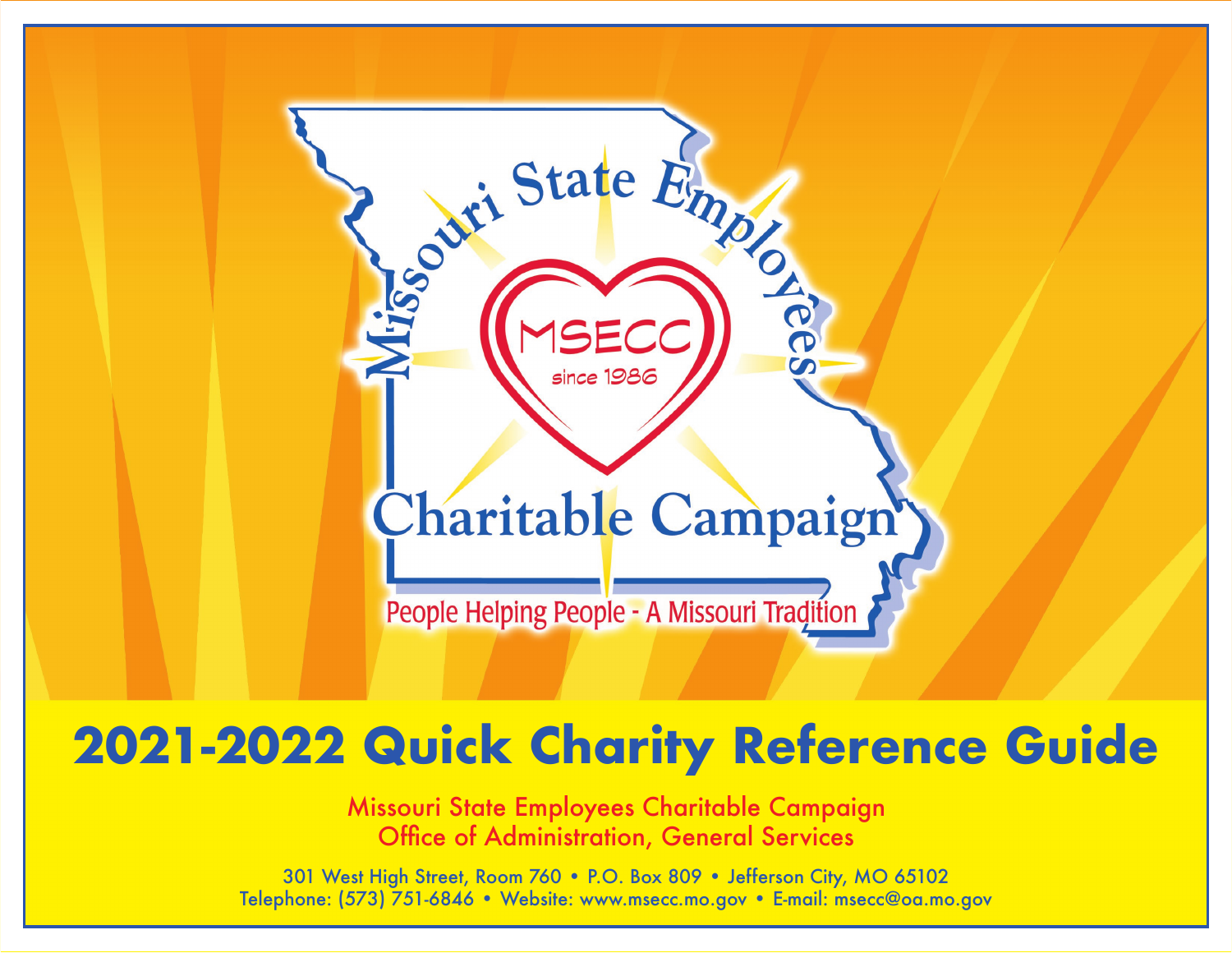## REGION 1 - NORTHWEST



**This Quick Charity Reference Guide lists the name and code number of each participating MSECC charity. All charities are listed alphabetically by region, followed by the federation identification in parentheses (if applicable) and their administrative cost %.**

**COUNTIES: Andrew, Atchison, Buchanan, Caldwell, Carroll, Clinton, Daviess, DeKalb, Gentry, Grundy, Harrison, Holt, Livingston, Mercer, Nodaway, Worth**

**FEDERATION ABBREVIATIONS: AAC -** Allied Arts Council, **ABC** - America's Best Charities, **AC -** America's Charities, **CHC -** Community Health Charities (Creating Healthier Communities), **SOMO -** Special Olympics of Missouri, **UW -** United Way

|      | <b>CODE CHARITY NAME</b>                                                   | <b>FEDERATION</b> | <b>ADMIN</b> |      | <b>CODE CHARITY NAME</b>                    | <b>FEDERATION</b> | <b>ADMIN</b> |
|------|----------------------------------------------------------------------------|-------------------|--------------|------|---------------------------------------------|-------------------|--------------|
| 1000 | <b>Undesignated Region 1 - Northwest Missouri</b>                          |                   |              | 1312 | Samaritan Counseling Center                 | UW St.<br>Joseph  | 34%          |
| 1229 | 4-H Council - University of Missouri Extension                             | <b>UW Nodaway</b> | 0%           | 8035 | Special Olympics Missouri (North Area)      | <b>SOMO</b>       | 24%          |
| 1100 | <b>Allied Arts Council of St. Joseph</b>                                   | <b>AAC</b>        | 20%          |      |                                             |                   |              |
| 1304 | <b>Bartlett Center</b>                                                     | UW St. Joseph     | 19%          | 1320 | Specialty Industries of St. Joseph          | UW St. Joseph     | 0%           |
| 1319 | Big Brothers Big Sisters of Greater St. Joseph                             | UW St. Joseph     | 30%          | 1107 | St. Joseph Community Chorus                 | AAC               | >35%         |
| 1231 | Big Brothers Big Sisters of Nodaway County                                 | <b>UW Nodaway</b> | 18%          | 1314 | St. Joseph Safety and Health Council        | UW St. Joseph     | 9%           |
| 1310 | Boy Scouts of America, Pony Express Council                                | UW St. Joseph     | 7%           | 1105 | St. Joseph Symphony Society                 | AAC               | 22%          |
| 1228 | Boy Scouts of America, Pony Express Council                                | <b>UW Nodaway</b> | 7%           | 1209 | The Ministry Center, Inc                    | <b>UW Nodaway</b> | 6%           |
| 1302 | Catholic Charities of Kansas City - St. Joseph                             | UW St. Joseph     | 35%          | 1315 | United Cerebral Palsy of Northwest Missouri | UW St.<br>Joseph  | 9%           |
| 1318 | <b>Community Missions Corporation</b>                                      | UW St. Joseph     | 11%          |      |                                             | UW St.            |              |
| 1232 | Community Services Inc. of Northwest Missouri                              | <b>UW Nodaway</b> | 6%           | 1300 | <b>United Way of Greater St. Joseph</b>     | Joseph            | 6%           |
| 1305 | Family Guidance Center for Behavioral<br>Healthcare                        | UW St. Joseph     | 21%          | 1200 | <b>United Way of Nodaway County</b>         | <b>UW Nodaway</b> | 24%          |
| 1224 | Health Emergency Lifeline Program                                          | <b>UW Nodaway</b> | 3%           | 1006 | Voices of Courage Child Advocacy Center     |                   | 23%          |
| 1307 | <b>Interfaith Community Services</b>                                       | UW St. Joseph     | 20%          | 1316 | YMCA of St. Joseph                          | UW St. Joseph     | 19%          |
|      |                                                                            |                   |              | 1317 | YWCA of St. Joseph                          | UW St. Joseph     | 8%           |
| 1308 | Legal Aid of Western Missouri                                              | UW St. Joseph     | 16%          |      |                                             |                   |              |
| 1234 | Lettuce Dream                                                              | <b>UW Nodaway</b> | >35%         |      |                                             |                   |              |
| 1225 | Nodaway County Community Building                                          | <b>UW Nodaway</b> | 1%           |      |                                             |                   |              |
| 1211 | Nodaway County Recreation & Education for<br>Individuals with Disabilities | <b>UW Nodaway</b> | 0%           |      |                                             |                   |              |
| 1227 | Nodaway County Senior Citizens Senate                                      | <b>UW Nodaway</b> | 16%          |      |                                             |                   |              |
| 1309 | Northwest Missouri United Labor Community<br>Services Agency               | UW St. Joseph     | 11%          |      |                                             |                   |              |
| 1102 | Performing Arts Association of St. Joseph                                  | AAC               | 12%          |      |                                             |                   |              |
| 1108 | <b>Robidoux Resident Theatre</b>                                           | AAC               | 9%           |      |                                             |                   |              |
| 1311 | <b>Salvation Army</b>                                                      | UW St. Joseph     | 14%          |      |                                             |                   |              |
|      |                                                                            |                   |              |      |                                             |                   |              |

|      | <b>CODE CHARITY NAME</b>                    | <b>FEDERATION</b> | ADMIN |
|------|---------------------------------------------|-------------------|-------|
| 1312 | Samaritan Counseling Center                 | UW St.<br>Joseph  | 34%   |
| 8035 | Special Olympics Missouri (North Area)      | <b>SOMO</b>       | 24%   |
| 1320 | Specialty Industries of St. Joseph          | UW St. Joseph     | $0\%$ |
| 1107 | St. Joseph Community Chorus                 | AAC               | >35%  |
| 1314 | St. Joseph Safety and Health Council        | UW St. Joseph     | 9%    |
| 1105 | St. Joseph Symphony Society                 | AAC               | 22%   |
| 1209 | The Ministry Center, Inc                    | <b>UW Nodaway</b> | 6%    |
| 1315 | United Cerebral Palsy of Northwest Missouri | UW St.<br>Joseph  | 9%    |
| 1300 | <b>United Way of Greater St. Joseph</b>     | UW St.<br>Joseph  | 6%    |
| 1200 | <b>United Way of Nodaway County</b>         | <b>UW Nodaway</b> | 24%   |
| 1006 | Voices of Courage Child Advocacy Center     |                   | 23%   |
| 1316 | YMCA of St. Joseph                          | UW St. Joseph     | 19%   |
| 1317 | YWCA of St. Joseph                          | UW St. Joseph     | 8%    |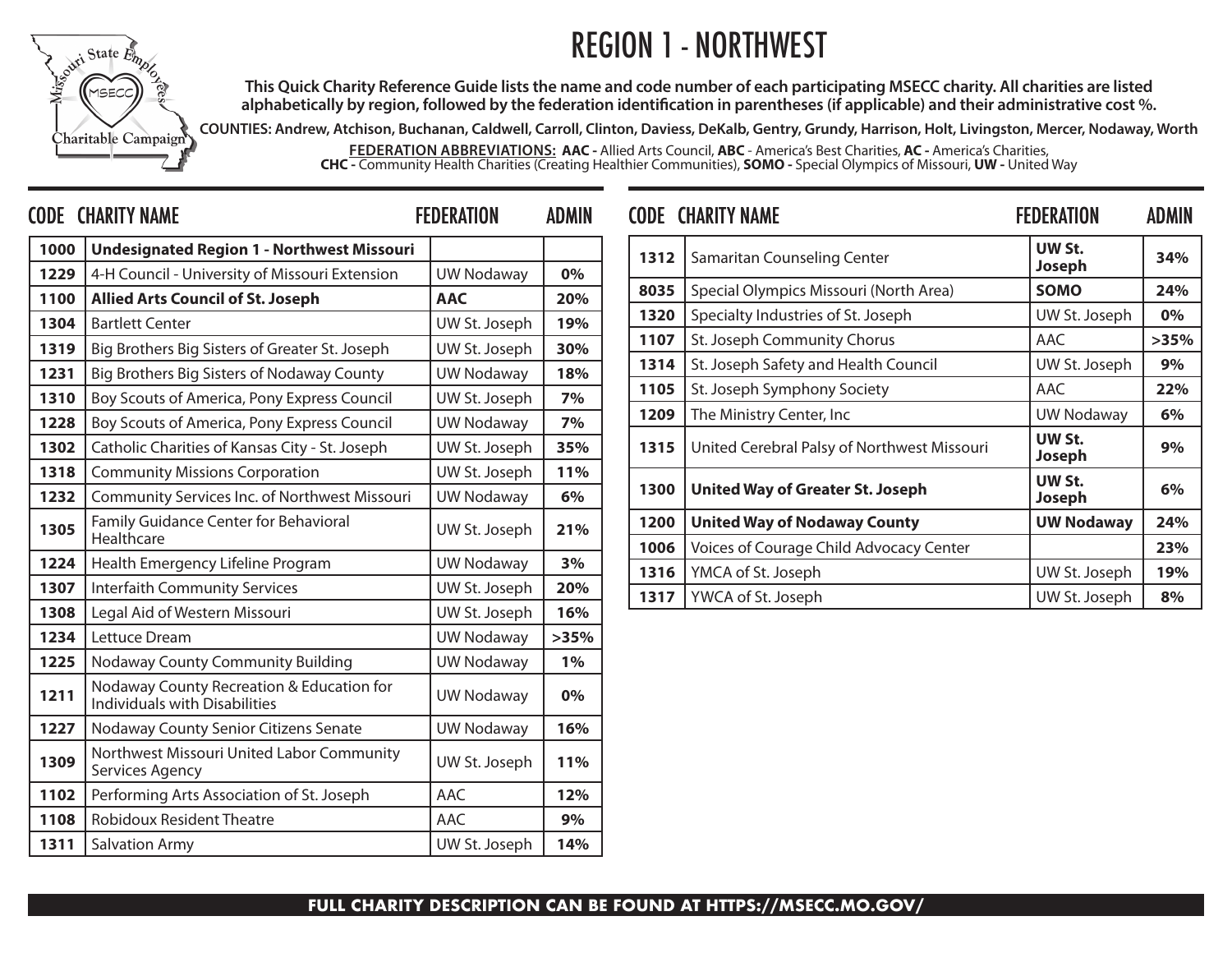### REGION 2 - NORTHEAST



**This Quick Charity Reference Guide lists the name and code number of each participating MSECC charity. All charities are listed alphabetically by region, followed by the federation identification in parentheses (if applicable) and their administrative cost %.**

**COUNTIES: Adair, Audrain, Chariton, Clark, Knox, Lewis, Linn, Macon, Marion, Monroe, Pike, Putnam, Ralls, Randolph, Schuyler, Scotland, Shelby, Sullivan**

**FEDERATION ABBREVIATIONS: AAC -** Allied Arts Council, **ABC** - America's Best Charities, **AC -** America's Charities, **CHC -** Community Health Charities (Creating Healthier Communities), **SOMO -** Special Olympics of Missouri, **UW -** United Way

|      | <b>CODE CHARITY NAME</b>                                              | <b>FEDERATION</b>       | <b>ADMIN</b> |      | <b>CODE CHARITY NAME</b>                  | <b>FEDERATION</b>              | <b>ADMIN</b> |
|------|-----------------------------------------------------------------------|-------------------------|--------------|------|-------------------------------------------|--------------------------------|--------------|
| 2000 | <b>Undesignated Region 2 - Northeast Missouri</b>                     |                         |              | 2113 | Senior Adult Services                     | UW NE MO                       | 30%          |
| 2101 | 4-H Council, Adair County                                             | UW NE MO                | 0%           | 2234 | Shelby County Senior Citizens Association | <b>UW Mark</b>                 | 1%           |
| 2202 | Avenues (Abuse Victims Education Network<br>Unified to Ensure Safety) | <b>UW Mark</b><br>Twain | 21%          | 2226 | The Child Center                          | Twain<br>UW Mark               | 20%          |
| 2251 | <b>Birthday Blessings</b>                                             | <b>UW Mark</b><br>Twain | 14%          | 2100 | <b>United Way of Northeast Missouri</b>   | Twain<br><b>UW NE MO</b>       | 35%          |
| 2107 | <b>Community Opportunities</b>                                        | UW NE MO                | 33%          | 2200 | <b>United Way of the Mark Twain Area</b>  | <b>UW Mark</b>                 | 25%          |
| 2207 | <b>Douglass Community Services</b>                                    | <b>UW Mark</b><br>Twain | 7%           | 2250 | YMCA of Hannibal                          | <b>Twain</b><br><b>UW Mark</b> | 16%          |
| 2245 | <b>Hannibal Free Clinic</b>                                           | <b>UW Mark</b><br>Twain | 3%           | 2102 | YMCA, Adair County Family                 | Twain<br>UW NE MO              | >35%         |
| 2252 | <b>Harvest Outreach Ministries</b>                                    | <b>UW Mark</b><br>Twain | 19%          |      |                                           |                                |              |
| 2109 | Hospice of Northeast Missouri                                         | UW NE MO                | 13%          |      |                                           |                                |              |
| 2116 | Kirk-Tran                                                             | UW NE MO                | 0%           |      |                                           |                                |              |
| 2215 | Learning Opportunities / Quality Works                                | <b>UW Mark</b><br>Twain | 7%           |      |                                           |                                |              |
| 2228 | Legal Services of Eastern Missouri                                    | <b>UW Mark</b><br>Twain | 18%          |      |                                           |                                |              |
| 2117 | <b>Macon Diversified Industries</b>                                   | UW NE MO                | 28%          |      |                                           |                                |              |
| 2313 | <b>Mexico Senior Center</b>                                           |                         | 5%           |      |                                           |                                |              |
| 2231 | Monroe City Senior Nutrition Center                                   | <b>UW Mark</b><br>Twain | 18%          |      |                                           |                                |              |
| 2111 | NEMO Senior Citizens Services                                         | UW NE MO                | 15%          |      |                                           |                                |              |
| 2210 | North East Community Action Corporation<br>(NECAC)                    | <b>UW Mark</b><br>Twain | 9%           |      |                                           |                                |              |
| 2114 | <b>Salvation Army</b>                                                 | UW NE MO                | 6%           |      |                                           |                                |              |
| 2248 | Salvation Army of Hannibal, Missouri                                  | <b>UW Mark</b><br>Twain | 14%          |      |                                           |                                |              |

|      | <b>CODE CHARITY NAME</b>                         | <b>FEDERATION</b>              | <b>ADMIN</b> |
|------|--------------------------------------------------|--------------------------------|--------------|
| 2113 | <b>Senior Adult Services</b>                     | UW NE MO                       | 30%          |
| 2234 | <b>Shelby County Senior Citizens Association</b> | <b>UW Mark</b><br>Twain        | 1%           |
| 2226 | The Child Center                                 | <b>UW Mark</b><br>Twain        | 20%          |
| 2100 | <b>United Way of Northeast Missouri</b>          | <b>UW NE MO</b>                | 35%          |
| 2200 | <b>United Way of the Mark Twain Area</b>         | <b>UW Mark</b><br><b>Twain</b> | 25%          |
| 2250 | <b>YMCA of Hannibal</b>                          | <b>UW Mark</b><br>Twain        | 16%          |
| 2102 | YMCA, Adair County Family                        | UW NE MO                       | >35%         |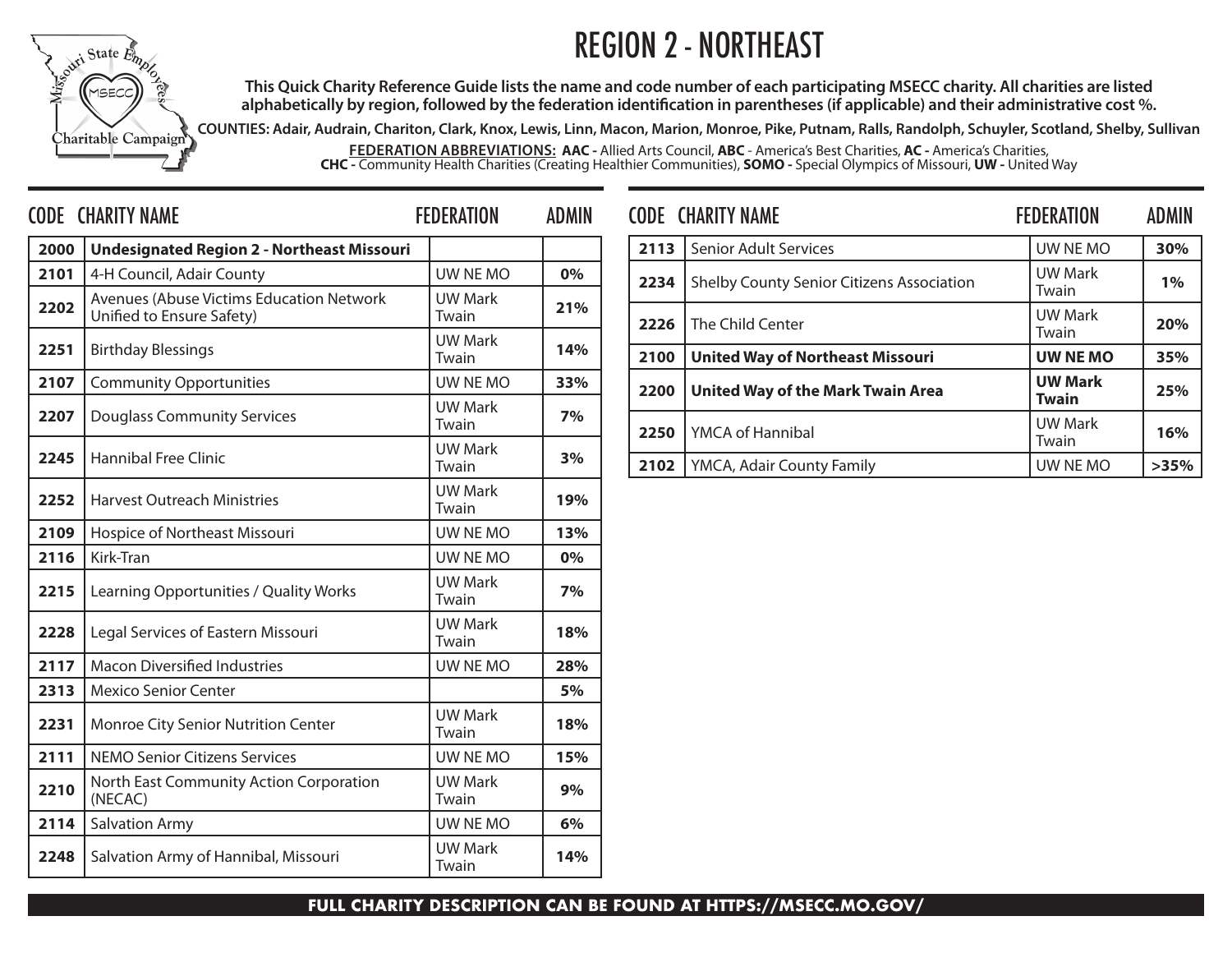## REGION 3 - GREATER KANSAS CITY



**This Quick Charity Reference Guide lists the name and code number of each participating MSECC charity. All charities are listed alphabetically by region, followed by the federation identification in parentheses (if applicable) and their administrative cost %.**

**COUNTIES: Cass, Clay, Jackson, Johnson, Lafayette, Platte, Ray**

**FEDERATION ABBREVIATIONS: AAC -** Allied Arts Council, **ABC** - America's Best Charities, **AC -** America's Charities, **CHC -** Community Health Charities (Creating Healthier Communities), **SOMO -** Special Olympics of Missouri, **UW -** United Way

|      | <b>CODE CHARITY NAME</b>                                             | <b>FEDERATION</b> | <b>ADMIN</b> |              | <b>CODE CHARITY NAME</b>                       | <b>FEDERATION</b> | <b>ADMIN</b> |
|------|----------------------------------------------------------------------|-------------------|--------------|--------------|------------------------------------------------|-------------------|--------------|
| 3000 | <b>Undesignated Region 3 - Greater Kansas City</b>                   |                   |              | 3017         | Pets for Life, Inc.                            |                   | 31%          |
|      | Area                                                                 |                   |              | 8289         | Ronald McDonald House Charities of Kansas City | <b>CHC</b>        | 23%          |
| 3402 | Alphapointe                                                          |                   | 7%           | 3468         | <b>Rose Brooks Center</b>                      |                   | 15%          |
| 8205 | Alzheimer's Association - Heart of America<br>Chapter                | <b>CHC</b>        | 22%          | 8033         | Special Olympics Missouri (Kansas City Metro)  | SOMO              | 24%          |
| 3408 | Boy Scounts of America, Heart of America<br>Council                  |                   | 9%           | 3551<br>9389 | Veronica's Voice<br><b>Wayside Waifs</b>       | ABC               | 20%<br>25%   |
| 8303 | Brain Injury Association of Kansas and Greater<br><b>Kansas City</b> | <b>CHC</b>        | 25%          | 3494         | <b>Working Families Friend</b>                 |                   | 6%           |
| 3413 | <b>Cancer Action</b>                                                 |                   | 18%          |              |                                                |                   |              |
| 3559 | <b>Community Action Agency of Greater Kansas</b><br>City             |                   | 11%          |              |                                                |                   |              |
| 3085 | Gilda's Club Kansas City                                             |                   | 21%          |              |                                                |                   |              |
| 8219 | Giving the Basics                                                    | <b>CHC</b>        | 10%          |              |                                                |                   |              |
| 3082 | <b>HALO Foundation</b>                                               |                   | 4%           |              |                                                |                   |              |
| 3018 | Heartland Therapeutic Riding, Inc.                                   |                   | >35%         |              |                                                |                   |              |
| 3509 | Hope House                                                           |                   | 19%          |              |                                                |                   |              |
| 3009 | House of Hope                                                        |                   | 10%          |              |                                                |                   |              |
| 3513 | Independence Meals on Wheels                                         |                   | 2%           |              |                                                |                   |              |
| 3007 | <b>JAKES Club</b>                                                    |                   | 5%           |              |                                                |                   |              |
| 8225 | <b>Kansas City Hospice</b>                                           | <b>CHC</b>        | 18%          |              |                                                |                   |              |
| 3493 | LevelUp Kids, Inc.                                                   |                   | 15%          |              |                                                |                   |              |
| 3499 | Literacy Kansas City                                                 |                   | 21%          |              |                                                |                   |              |
| 3084 | Missouri Hunting Heritage Federation Inc.                            |                   | 29%          |              |                                                |                   |              |
| 3012 | Missouri Search and Rescue K-9                                       |                   | 16%          |              |                                                |                   |              |
| 3505 | Mother's Refuge                                                      |                   | 15%          |              |                                                |                   |              |
| 3544 | Northland Neighborhoods                                              |                   | 9%           |              |                                                |                   |              |

|      | <b>CODE CHARITY NAME</b>                       | <b>FEDERATION</b> | <b>ADMIN</b> |
|------|------------------------------------------------|-------------------|--------------|
| 3017 | Pets for Life, Inc.                            |                   | 31%          |
| 8289 | Ronald McDonald House Charities of Kansas City | <b>CHC</b>        | 23%          |
| 3468 | <b>Rose Brooks Center</b>                      |                   | 15%          |
| 8033 | Special Olympics Missouri (Kansas City Metro)  | SOMO              | 24%          |
| 3551 | Veronica's Voice                               |                   | 20%          |
| 9389 | <b>Wayside Waifs</b>                           | ABC               | 25%          |
| 3494 | <b>Working Families Friend</b>                 |                   | 6%           |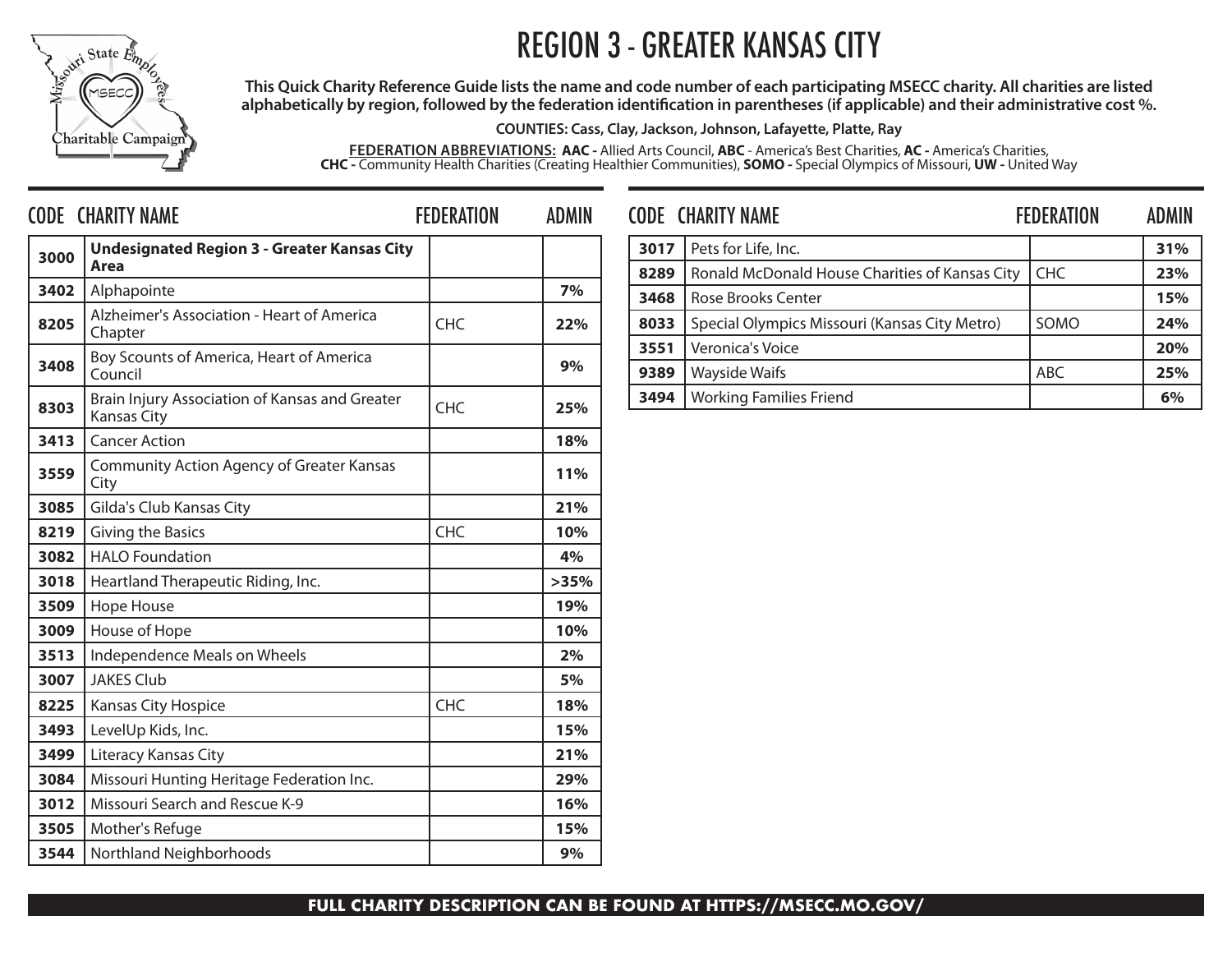### REGION 4 - CENTRAL



**This Quick Charity Reference Guide lists the name and code number of each participating MSECC charity. All charities are listed alphabetically by region, followed by the federation identification in parentheses (if applicable) and their administrative cost %.**

**COUNTIES: Boone, Callaway, Camden, Cole, Cooper, Gasconade, Howard, Maries, Miller, Moniteau, Montgomery, Morgan, Osage, Pettis, Saline FEDERATION ABBREVIATIONS: AAC -** Allied Arts Council, **ABC** - America's Best Charities, **AC -** America's Charities,

**CHC -** Community Health Charities (Creating Healthier Communities), **SOMO -** Special Olympics of Missouri, **UW -** United Way

|                                                 | <b>FEDERATION</b>                                                                                                                                                                      | <b>ADMIN</b>                                                                       |              |                                                                                                                                                                              | <b>FEDERATION</b>                                                                                                                                                                                                                                                                                                                                                                                                                                                        | <b>ADMIN</b>                                                                                                                                 |
|-------------------------------------------------|----------------------------------------------------------------------------------------------------------------------------------------------------------------------------------------|------------------------------------------------------------------------------------|--------------|------------------------------------------------------------------------------------------------------------------------------------------------------------------------------|--------------------------------------------------------------------------------------------------------------------------------------------------------------------------------------------------------------------------------------------------------------------------------------------------------------------------------------------------------------------------------------------------------------------------------------------------------------------------|----------------------------------------------------------------------------------------------------------------------------------------------|
| <b>Undesignated Region 4 - Central Missouri</b> |                                                                                                                                                                                        |                                                                                    |              | <b>Capital City CASA</b>                                                                                                                                                     | <b>UW Jeff City</b>                                                                                                                                                                                                                                                                                                                                                                                                                                                      | 12%                                                                                                                                          |
| 4-H, Cole County                                | <b>UW Jeff City</b>                                                                                                                                                                    | 11%                                                                                |              | <b>Capitol Projects</b>                                                                                                                                                      | <b>UW Jeff City</b>                                                                                                                                                                                                                                                                                                                                                                                                                                                      | >35%                                                                                                                                         |
| 4-H Foundation, Pettis County                   | <b>UW Sedalia</b>                                                                                                                                                                      | 0%                                                                                 |              | CASA (Citizens Against Spouse Abuse)                                                                                                                                         | <b>UW Sedalia</b>                                                                                                                                                                                                                                                                                                                                                                                                                                                        | 15%                                                                                                                                          |
| 4-H, Callaway County                            | <b>UW Callaway</b>                                                                                                                                                                     | 30%                                                                                |              | Catholic Charities of Central and Northern                                                                                                                                   |                                                                                                                                                                                                                                                                                                                                                                                                                                                                          | 20%                                                                                                                                          |
| <b>ABLE Learning Center</b>                     | <b>UW Jeff City</b>                                                                                                                                                                    | 1%                                                                                 |              |                                                                                                                                                                              |                                                                                                                                                                                                                                                                                                                                                                                                                                                                          |                                                                                                                                              |
| American Red Cross, Central and Northern Mo     | <b>UW Jeff City</b>                                                                                                                                                                    | 10%                                                                                |              |                                                                                                                                                                              |                                                                                                                                                                                                                                                                                                                                                                                                                                                                          | 20%                                                                                                                                          |
| Association for Persons with Disabilities       | <b>UW Sedalia</b>                                                                                                                                                                      | 5%                                                                                 |              |                                                                                                                                                                              |                                                                                                                                                                                                                                                                                                                                                                                                                                                                          | 10%                                                                                                                                          |
| Big Brothers Big Sisters of Central Missouri    | UW Columbia                                                                                                                                                                            | 30%                                                                                |              |                                                                                                                                                                              | UW Jeff City                                                                                                                                                                                                                                                                                                                                                                                                                                                             | 9%                                                                                                                                           |
| <b>Bikers Against Child Abuse</b>               |                                                                                                                                                                                        | 0%                                                                                 |              |                                                                                                                                                                              |                                                                                                                                                                                                                                                                                                                                                                                                                                                                          |                                                                                                                                              |
| <b>Birthright of Mid-Missouri</b>               |                                                                                                                                                                                        | 10%                                                                                |              | Association                                                                                                                                                                  |                                                                                                                                                                                                                                                                                                                                                                                                                                                                          | 9%                                                                                                                                           |
| <b>Blind of Central Missouri</b>                | <b>UW Sedalia</b>                                                                                                                                                                      | 0%                                                                                 |              | Central Missouri Foster Care and Adoption                                                                                                                                    |                                                                                                                                                                                                                                                                                                                                                                                                                                                                          | 9%                                                                                                                                           |
| <b>Boonslick Heartland YMCA</b>                 | UW Columbia                                                                                                                                                                            | 19%                                                                                |              |                                                                                                                                                                              |                                                                                                                                                                                                                                                                                                                                                                                                                                                                          |                                                                                                                                              |
| <b>Boonslick Senior Center</b>                  |                                                                                                                                                                                        | 11%                                                                                |              |                                                                                                                                                                              |                                                                                                                                                                                                                                                                                                                                                                                                                                                                          | 23%                                                                                                                                          |
| Boy Scouts of America, Great Rivers Council     | UW NE MO                                                                                                                                                                               | 15%                                                                                |              |                                                                                                                                                                              |                                                                                                                                                                                                                                                                                                                                                                                                                                                                          | 23%                                                                                                                                          |
| Boy Scouts of America, Great Rivers Council     | <b>UW Jeff City</b>                                                                                                                                                                    | 15%                                                                                |              |                                                                                                                                                                              |                                                                                                                                                                                                                                                                                                                                                                                                                                                                          | 11%                                                                                                                                          |
| Boy Scouts of America, Great Rivers Council     | <b>UW Sedalia</b>                                                                                                                                                                      | 15%                                                                                |              |                                                                                                                                                                              | <b>UW Callaway</b>                                                                                                                                                                                                                                                                                                                                                                                                                                                       | 20%                                                                                                                                          |
| Boys & Girls Club of the Columbia Area          | UW Columbia                                                                                                                                                                            | 17%                                                                                |              |                                                                                                                                                                              |                                                                                                                                                                                                                                                                                                                                                                                                                                                                          | 10%                                                                                                                                          |
| Boys and Girls Club of Jefferson City           |                                                                                                                                                                                        | 12%                                                                                |              |                                                                                                                                                                              |                                                                                                                                                                                                                                                                                                                                                                                                                                                                          | 18%                                                                                                                                          |
| Boys and Girls Club of West Central Missouri    | <b>UW Sedalia</b>                                                                                                                                                                      | 24%                                                                                |              |                                                                                                                                                                              |                                                                                                                                                                                                                                                                                                                                                                                                                                                                          | 8%                                                                                                                                           |
|                                                 | <b>UW Sedalia</b>                                                                                                                                                                      | 2%                                                                                 |              | <b>COMM-Unity Ambulance</b>                                                                                                                                                  |                                                                                                                                                                                                                                                                                                                                                                                                                                                                          | 7%                                                                                                                                           |
|                                                 |                                                                                                                                                                                        | 11%                                                                                |              | Community Health Center of Central Missouri                                                                                                                                  | UW Jeff City                                                                                                                                                                                                                                                                                                                                                                                                                                                             | 22%                                                                                                                                          |
|                                                 |                                                                                                                                                                                        |                                                                                    |              | <b>Compass Health Network</b>                                                                                                                                                | UW Columbia                                                                                                                                                                                                                                                                                                                                                                                                                                                              | 8%                                                                                                                                           |
|                                                 |                                                                                                                                                                                        |                                                                                    |              | Council for Drug Free Youth                                                                                                                                                  | UW Jeff City                                                                                                                                                                                                                                                                                                                                                                                                                                                             | 28%                                                                                                                                          |
|                                                 | <b>UW Callaway</b>                                                                                                                                                                     | 2%                                                                                 |              | Coyote Hill Christian Children's Home                                                                                                                                        |                                                                                                                                                                                                                                                                                                                                                                                                                                                                          | 11%                                                                                                                                          |
| <b>Camp Quality USA</b>                         |                                                                                                                                                                                        | 18%                                                                                |              | Day Solutions Foundation                                                                                                                                                     |                                                                                                                                                                                                                                                                                                                                                                                                                                                                          | 11%                                                                                                                                          |
|                                                 | <b>CODE CHARITY NAME</b><br>Up 4 Success)<br><b>California Nutrition Center</b><br><b>Callaway County United Way</b><br>Callaway Hills Animal Shelter<br><b>Callaway Senior Center</b> | UW Jeff City<br>C.A.C.T.U.S. (Community and Children Teaming<br><b>UW Callaway</b> | >35%<br>>35% | 4327<br>4323<br>4510<br>4058<br>4083<br>4272<br>4359<br>4159<br>4259<br>4032<br>4007<br>4241<br>4105<br>4010<br>4215<br>4084<br>4033<br>4308<br>4213<br>4310<br>4014<br>4075 | <b>CODE CHARITY NAME</b><br>Missouri<br><b>Central Connections, Inc.</b><br>Central Missouri Area Agency on Aging<br>Central Missouri Foster Care & Adoption<br>Association<br>Central Missouri Foster Care and Adoption<br>Association<br>Central Missouri Humane Society<br>Child Safe of Central Missouri<br>City of Refuge<br>(CARDV)<br><b>Cole County Residential Services</b><br>Columbia Center for Urban Agriculture<br><b>Common Ground Community Building</b> | UW Columbia<br><b>UW Callaway</b><br>UW Columbia<br><b>UW Columbia</b><br><b>Coalition Against Rape and Domestic Violence</b><br>UW Columbia |

|      | <b>CODE CHARITY NAME</b>                                        | <b>FEDERATION</b>   | <b>ADMIN</b> |
|------|-----------------------------------------------------------------|---------------------|--------------|
| 4327 | <b>Capital City CASA</b>                                        | UW Jeff City        | 12%          |
| 4323 | <b>Capitol Projects</b>                                         | <b>UW Jeff City</b> | >35%         |
| 4510 | <b>CASA (Citizens Against Spouse Abuse)</b>                     | <b>UW Sedalia</b>   | 15%          |
| 4058 | <b>Catholic Charities of Central and Northern</b><br>Missouri   |                     | 20%          |
| 4083 | Central Connections, Inc                                        |                     | 20%          |
| 4272 | Central Missouri Area Agency on Aging                           | UW Columbia         | 10%          |
| 4359 | Central Missouri Foster Care & Adoption<br>Association          | UW Jeff City        | 9%           |
| 4159 | <b>Central Missouri Foster Care and Adoption</b><br>Association | <b>UW Callaway</b>  | 9%           |
| 4259 | Central Missouri Foster Care and Adoption<br>Association        | <b>UW Columbia</b>  | 9%           |
| 4032 | Central Missouri Humane Society                                 |                     | 23%          |
| 4007 | Child Safe of Central Missouri                                  |                     | 23%          |
| 4241 | City of Refuge                                                  | UW Columbia         | 11%          |
| 4105 | <b>Coalition Against Rape and Domestic Violence</b><br>(CARDV)  | <b>UW Callaway</b>  | 20%          |
| 4010 | <b>Cole County Residential Services</b>                         |                     | 10%          |
| 4215 | Columbia Center for Urban Agriculture                           | UW Columbia         | 18%          |
| 4084 | <b>Common Ground Community Building</b>                         |                     | 8%           |
| 4033 | <b>COMM-Unity Ambulance</b>                                     |                     | 7%           |
| 4308 | Community Health Center of Central Missouri                     | <b>UW Jeff City</b> | 22%          |
| 4213 | <b>Compass Health Network</b>                                   | UW Columbia         | 8%           |
| 4310 | Council for Drug Free Youth                                     | UW Jeff City        | 28%          |
| 4014 | Coyote Hill Christian Children's Home                           |                     | 11%          |
| 4075 | Day Solutions Foundation                                        |                     | 11%          |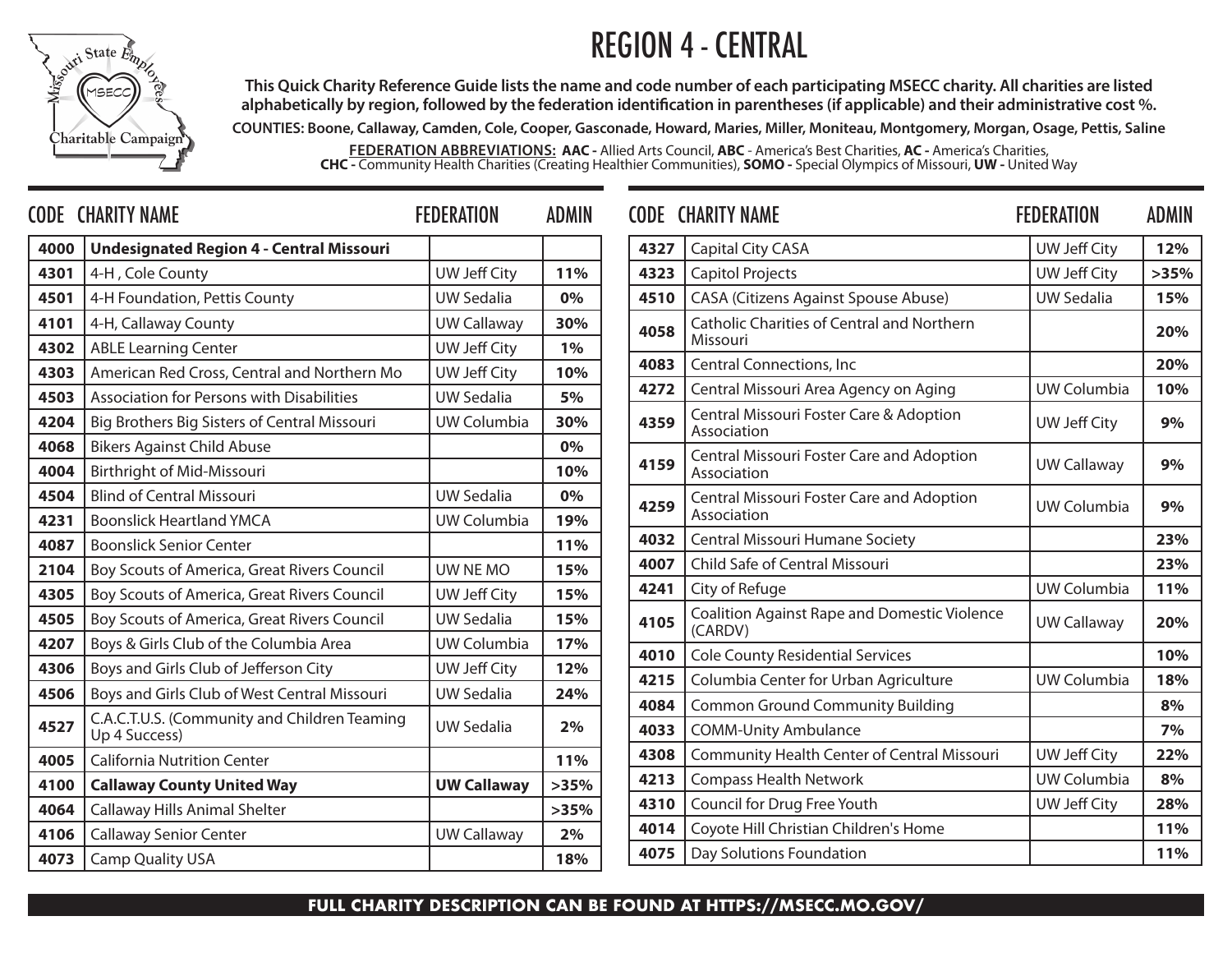|      | <b>CODE CHARITY NAME</b>                     | <b>FEDERATION</b>   | <b>ADMIN</b> |      | <b>CODE CHARITY NAME</b>                       | <b>FEDERATION</b>   | <b>ADMIN</b> |
|------|----------------------------------------------|---------------------|--------------|------|------------------------------------------------|---------------------|--------------|
| 4263 | Defense Against Diabetes                     | UW Columbia         | 33%          | 4219 | Lutheran Family & Children's Services          | UW Columbia         | 15%          |
| 4035 | <b>Dixon Senior Center</b>                   |                     | 0%           | 4029 | Maries County Council on Aging                 |                     | 0%           |
| 4326 | <b>Dreams to Reality</b>                     | <b>UW Jeff City</b> | 15%          | 4514 | Meals on Wheels of Sedalia                     | <b>UW Sedalia</b>   | 1%           |
| 4264 | <b>Easter Seals Midwest</b>                  | UW Columbia         | 11%          | 4112 | Mid-Missouri Legal Services                    | <b>UW Callaway</b>  | 15%          |
| 4015 | <b>Eldon Community Food Pantry</b>           |                     | 3%           | 4237 | Mid-Missouri Legal Services Corporation        | UW Columbia         | 16%          |
| 4265 | First Chance for Children                    | UW Columbia         | 12%          | 4071 | Missouri Ozarks Community Action               |                     | 7%           |
| 4209 | Food Bank For Central & Northeast Missouri   | UW Columbia         | 4%           | 4055 | <b>Moniteau Christian Ministries Center</b>    |                     | 4%           |
| 4309 | Food Bank For Central & Northeast Missouri   | <b>UW Jeff City</b> | 4%           | 4021 | <b>Moniteau County Nutrition Center</b>        |                     | 10%          |
| 4508 | Food Bank For Central & Northeast Missouri   | <b>UW Sedalia</b>   | 4%           | 4517 | Open Door Service Center                       | <b>UW Sedalia</b>   | 9%           |
| 4088 | Friends of Mid-Missouri Fisher House, Inc.   |                     | 19%          | 4318 | <b>Osage County Community Living</b>           | <b>UW Jeff City</b> | 18%          |
| 4048 | Friends of the Jefferson City Animal Shelter |                     | 1%           | 4108 | Our House: Caring for Callaway's Homeless      | <b>UW Callaway</b>  | >35%         |
| 4049 | Friendship Hall                              |                     | 3%           | 4024 | Owensville Senior Center                       |                     | 5%           |
| 4314 | Girl Scouts of the Missouri Heartland        | <b>UW Jeff City</b> | 14%          | 4069 | Pregnancy Help Center of Central Missouri      |                     | 17%          |
| 4526 | Girl Scouts of the Missouri Heartland        | <b>UW Sedalia</b>   | 14%          | 4320 | Rape and Abuse Crisis Service                  | <b>UW Jeff City</b> | 16%          |
| 4266 | Grade A Plus Incorporated                    | UW Columbia         | >35%         | 4090 | <b>Red Slipper Warrior Project</b>             |                     | 27%          |
| 4232 | <b>Great Circle</b>                          | UW Columbia         | 4%           | 4017 | River City Habitat for Humanity                |                     | 6%           |
| 4082 | <b>HALO</b> Foundation                       |                     | 4%           | 4271 | Rock the Community                             | UW Columbia         | 0%           |
| 4217 | Harrisburg Early Learning Center             | UW Columbia         | >35%         | 4225 | <b>Salvation Army</b>                          | UW Columbia         | 14%          |
| 4065 | Healing Horses Therapeutic Riding Program    |                     | >35%         | 4321 | <b>Salvation Army</b>                          | UW Jeff City        | 9%           |
| 4161 | <b>Heart of Missouri CASA</b>                | <b>UW Callaway</b>  | 20%          | 4056 | <b>Second Chance</b>                           |                     | 7%           |
| 4261 | <b>Heart of Missouri CASA</b>                | UW Columbia         | 17%          | 4525 | Sedalia Senior Center                          | <b>UW Sedalia</b>   | 3%           |
| 4067 | Heart of Missouri Humane Society             |                     | 16%          | 4500 | <b>Sedalia-Pettis County United Way</b>        | <b>UW Sedalia</b>   | 32%          |
| 4200 | <b>Heart of Missouri United Way</b>          | <b>UW Columbia</b>  | 23%          | 4322 | Senior Nutrition Council of Jefferson City and | <b>UW Jeff City</b> | 30%          |
| 4120 | Homemaker Health Care                        | <b>UW Callaway</b>  | >35%         |      | <b>Cole County</b>                             |                     |              |
| 4315 | Homemaker Health Care                        | <b>UW Jeff City</b> | >35%         | 4110 | <b>SERVE</b>                                   | <b>UW Callaway</b>  | 4%           |
| 4057 | Independent Living Resource Center           |                     | 9%           | 4226 | Services for Independent Living                | UW Columbia         | 16%          |
| 4268 | Jabberwocky Studios                          | UW Columbia         | $1\%$        | 4522 | Show-Me Christian Youth Home                   | <b>UW Sedalia</b>   | 17%          |
| 4317 | Jefferson City Day Care Center               | <b>UW Jeff City</b> | 10%          | 4311 | Sneaker Project                                | <b>UW Jeff City</b> | 28%          |
| 4201 | Job Point                                    | UW Columbia         | 15%          | 4091 | Spay Neuter Project                            |                     | 0%           |
| 4054 | Kids' Harbor, Inc.                           |                     | 19%          | 4307 | <b>Special Learning Center</b>                 | <b>UW Jeff City</b> | 6%           |
| 4114 | Kingdom Projects                             | <b>UW Callaway</b>  | 30%          | 8031 | Special Olympics Missouri (Central Area)       | SOMO                | 24%          |
| 4236 | Love Inc of Columbia                         | UW Columbia         | 23%          | 4079 | The Healing House and New Beginnings           |                     | 6%           |

|      | CODE CHARITY NAME                                             | <b>FEDERATION</b>   | <b>ADMIN</b> |
|------|---------------------------------------------------------------|---------------------|--------------|
| 4219 | Lutheran Family & Children's Services                         | UW Columbia         | 15%          |
| 4029 | Maries County Council on Aging                                |                     | 0%           |
| 4514 | Meals on Wheels of Sedalia                                    | <b>UW Sedalia</b>   | 1%           |
| 4112 | Mid-Missouri Legal Services                                   | <b>UW Callaway</b>  | 15%          |
| 4237 | Mid-Missouri Legal Services Corporation                       | UW Columbia         | 16%          |
| 4071 | Missouri Ozarks Community Action                              |                     | 7%           |
| 4055 | Moniteau Christian Ministries Center                          |                     | 4%           |
| 4021 | Moniteau County Nutrition Center                              |                     | 10%          |
| 4517 | Open Door Service Center                                      | <b>UW Sedalia</b>   | 9%           |
| 4318 | <b>Osage County Community Living</b>                          | UW Jeff City        | 18%          |
| 4108 | Our House: Caring for Callaway's Homeless                     | <b>UW Callaway</b>  | >35%         |
| 4024 | <b>Owensville Senior Center</b>                               |                     | 5%           |
| 4069 | Pregnancy Help Center of Central Missouri                     |                     | 17%          |
| 4320 | Rape and Abuse Crisis Service                                 | <b>UW Jeff City</b> | 16%          |
| 4090 | <b>Red Slipper Warrior Project</b>                            |                     | 27%          |
| 4017 | River City Habitat for Humanity                               |                     | 6%           |
| 4271 | Rock the Community                                            | <b>UW Columbia</b>  | 0%           |
| 4225 | <b>Salvation Army</b>                                         | UW Columbia         | 14%          |
| 4321 | <b>Salvation Army</b>                                         | UW Jeff City        | 9%           |
| 4056 | <b>Second Chance</b>                                          |                     | 7%           |
| 4525 | Sedalia Senior Center                                         | <b>UW Sedalia</b>   | 3%           |
| 4500 | <b>Sedalia-Pettis County United Way</b>                       | <b>UW Sedalia</b>   | 32%          |
| 4322 | Senior Nutrition Council of Jefferson City and<br>Cole County | UW Jeff City        | 30%          |
| 4110 | <b>SERVE</b>                                                  | <b>UW Callaway</b>  | 4%           |
| 4226 | Services for Independent Living                               | UW Columbia         | 16%          |
| 4522 | Show-Me Christian Youth Home                                  | <b>UW Sedalia</b>   | 17%          |
| 4311 | Sneaker Project                                               | <b>UW Jeff City</b> | 28%          |
| 4091 | Spay Neuter Project                                           |                     | 0%           |
| 4307 | <b>Special Learning Center</b>                                | UW Jeff City        | 6%           |
| 8031 | Special Olympics Missouri (Central Area)                      | SOMO                | 24%          |
| 4079 | The Healing House and New Beginnings                          |                     | 6%           |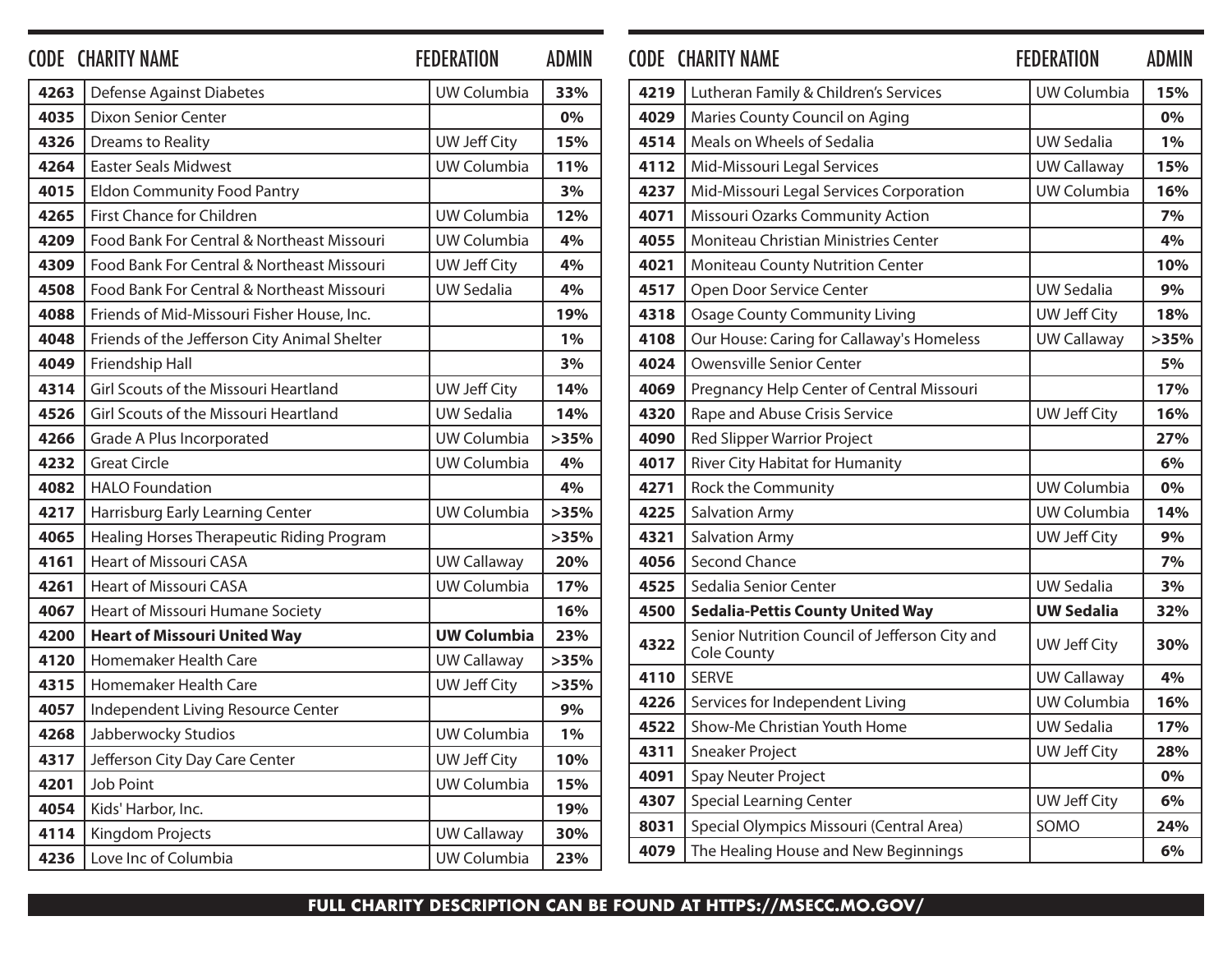|      | <b>CODE CHARITY NAME</b>              | <b>FEDERATION</b>   | ADMIN |
|------|---------------------------------------|---------------------|-------|
| 4230 | True North of Columbia                | UW Columbia         | 9%    |
| 4243 | <b>Turning Point</b>                  | UW Columbia         | >35%  |
| 4270 | United Cerebral Palsy Heartland       | UW Columbia         | 18%   |
| 4238 | United Community Builders CDC         | UW Columbia         | 3%    |
| 4300 | <b>United Way of Central Missouri</b> | <b>UW Jeff City</b> | 7%    |
| 4229 | <b>Voluntary Action Center</b>        | UW Columbia         | 8%    |
| 4027 | Welcome Home                          |                     | 24%   |
| 4324 | YMCA, Jefferson City Family           | <b>UW Jeff City</b> | 6%    |
| 4325 | YMCA, Tri-County of the Ozarks        | <b>UW Jeff City</b> | 13%   |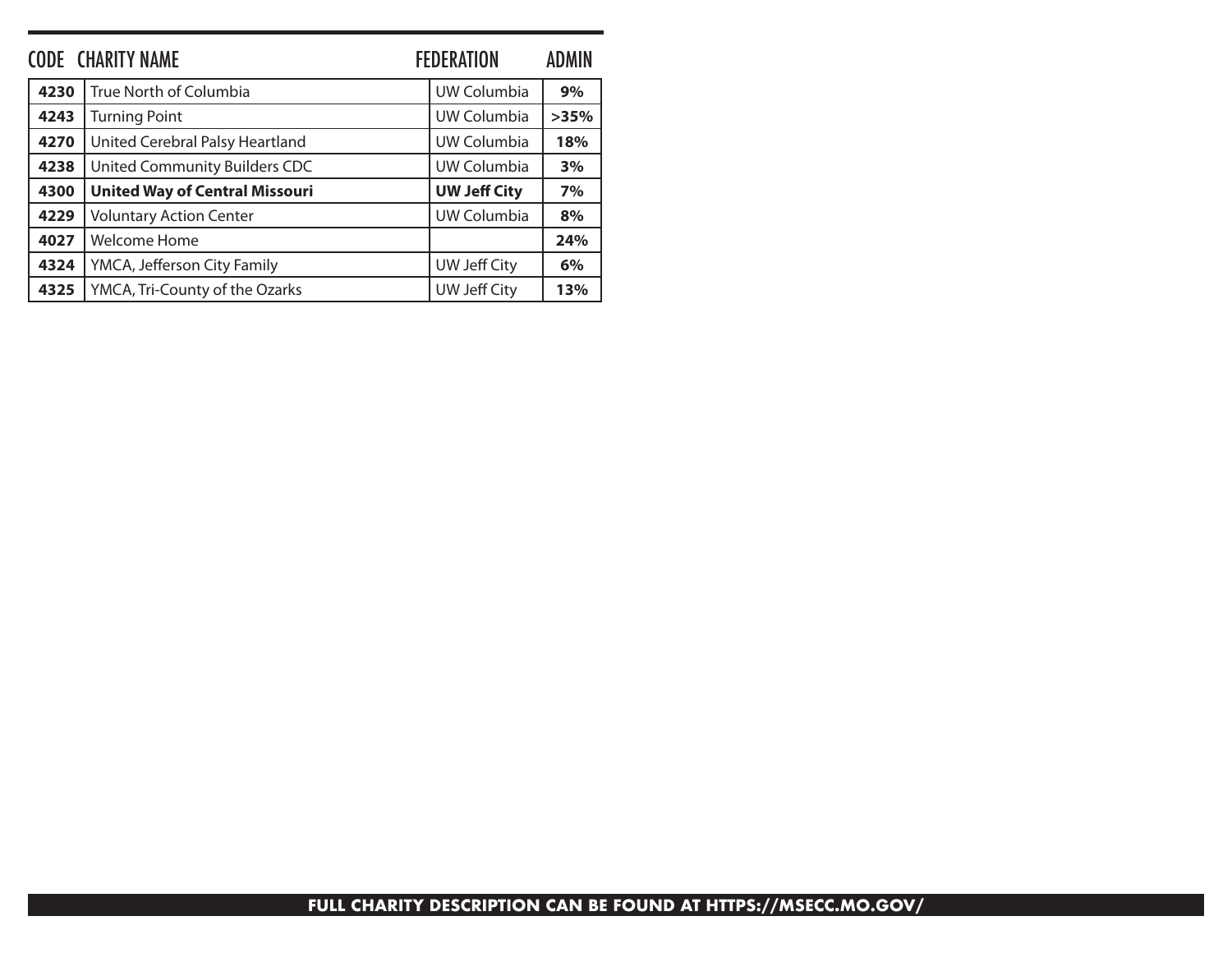

## REGION 5 - GREATER ST. LOUIS AREA

**This Quick Charity Reference Guide lists the name and code number of each participating MSECC charity. All charities are listed alphabetically by region, followed by the federation identification in parentheses (if applicable) and their administrative cost %.**

**COUNTIES: Franklin, Jefferson, Lincoln, St. Charles, St. Louis, Warren**

**FEDERATION ABBREVIATIONS: AAC -** Allied Arts Council, **ABC** - America's Best Charities, **AC -** America's Charities, **CHC -** Community Health Charities, **SOMO -** Special Olympics of Missouri, **UW -** United Way

|      | <b>CODE CHARITY NAME</b>                                  | <b>FEDERATION</b>   | <b>ADMIN</b> |      | <b>CODE CHARITY NAME</b>                                                 | <b>FEDERATION</b>                    | <b>ADMIN</b> |
|------|-----------------------------------------------------------|---------------------|--------------|------|--------------------------------------------------------------------------|--------------------------------------|--------------|
| 5000 | <b>Undesignated Region 5 - Greater St. Louis</b><br>Area  |                     |              | 5069 | Endowment Board of St. Louis Psychiatric<br><b>Rehabilitation Center</b> |                                      | 16%          |
| 5242 | 4-H Clubs, Franklin County                                | <b>UW Franklin</b>  | 1%           | 5018 | <b>Evangelical Children's Home</b>                                       |                                      | 15%          |
| 5003 | 4-H Council, Jefferson County                             |                     | 0%           | 5207 | Exceptional Equestrians of the Missouri Valley                           | <b>UW Franklin</b>                   | 7%           |
| 5263 | ABILITY                                                   | <b>UW Franklin</b>  | 11%          | 5505 | Foster Care Coalition of Greater St. Louis                               | UW St. Louis                         | 16%          |
| 5202 | Agape Help House of Pacific                               | <b>UW Franklin</b>  | 0%           | 5200 | <b>Franklin County Area United Way</b>                                   | <b>UW Franklin</b>                   | 12%          |
| 5537 | AIDS Resource Center of Wisconsin                         | <b>UW St. Louis</b> | 18%          | 8260 | Friends of Kids with Cancer                                              | <b>CHC</b>                           | 1%           |
| 5231 | <b>ALIVE</b>                                              | <b>UW Franklin</b>  | 6%           | 5019 | Friends of St. Louis Public Radio                                        |                                      | 2%           |
| 5070 | Association on Aging with Developmental                   |                     | <b>11%</b>   | 5071 | Gateway Human Trafficking                                                |                                      | 34%          |
|      | <b>Disabilities</b>                                       |                     |              | 2108 | <b>Girl Scouts of Eastern Missouri</b>                                   | UW NE MO                             | 7%           |
| 5323 | Boy Scouts of America - Greater St. Louis Area<br>Council | UW St. Louis        | 11%          | 5374 | <b>Girl Scouts of Eastern Missouri</b>                                   | UW St. Louis                         | 8%           |
| 5547 | Boys Hope Girls Hope of St. Louis                         | UW St. Louis        | 25%          | 5375 | Girls Incorporated of St. Louis                                          | UW St. Louis                         | 30%          |
| 5246 | <b>Buddies, Not Bullies</b>                               | <b>UW Franklin</b>  | 12%          | 5262 | <b>Grace's Place Crisis Nursery</b>                                      | <b>UW Franklin</b>                   | 18%          |
| 5333 | <b>Catholic Charities of St. Louis</b>                    | <b>UW St. Louis</b> | 24%          | 5384 | <b>Guardian Angel Settlement Association</b>                             | UW St. Louis                         | 18%          |
| 5339 | Center for Hearing & Speech                               | <b>UW St. Louis</b> | 20%          | 5212 | Heartland Independent Living Center                                      | <b>UW Franklin</b>                   | 9%           |
| 5004 | <b>CHAMP Assistance Dogs</b>                              |                     | 20%          | 5050 | Hope House STL                                                           |                                      | 7%           |
|      | Children's Advocacy Center of Eastern Central             |                     |              | 8274 | Housing Options Provided for the Elderly                                 | <b>CHC</b>                           | 6%           |
| 5201 | Missouri                                                  | <b>UW Franklin</b>  | 18%          | 5060 | Jefferson County Community Partnership                                   |                                      | 8%           |
| 5345 | Children's Home Society of Missouri                       | <b>UW St. Louis</b> | 15%          | 5526 | Jewish Community Center                                                  | UW St. Louis                         | 18%          |
| 5536 | Community Action Agency of St. Louis County               | UW St. Louis        | 7%           | 5402 | Kingdom House (LifeWise STL)                                             | UW St. Louis                         | 19%          |
| 5503 | Community Council of St. Charles County                   | <b>UW St. Louis</b> | 5%           | 5256 | Legal Services of Eastern Missouri                                       | <b>UW Franklin</b>                   | 18%          |
| 5352 | Cornerstone Center for Early Learning                     | UW St. Louis        | 15%          | 5404 | Legal Services of Eastern Missouri                                       | UW St. Louis                         | 18%          |
| 8241 | Down Syndrome Association of Greater St. Louis            | <b>CHC</b>          | 18%          | 5215 | Loving Hearts Outreach                                                   | <b>UW Franklin</b>                   | 16%          |
| 5362 | <b>Emmaus Homes</b>                                       | <b>UW St. Louis</b> | 15%          | 5258 | Lutheran Family and Children's Services of                               | <b>UW Franklin</b>                   | 16%          |
| 5249 | <b>EMPAC Group</b>                                        | <b>UW Franklin</b>  | 13%          |      | Missouri                                                                 |                                      |              |
|      |                                                           |                     |              | 5541 | Megan Mejer Foundation                                                   | IIMS <sub>t</sub> I <sub>O</sub> uis | 10%          |

|      | <b>CODE CHARITY NAME</b>                                                 | <b>FEDERATION</b>   | <b>ADMIN</b> |
|------|--------------------------------------------------------------------------|---------------------|--------------|
| 5069 | Endowment Board of St. Louis Psychiatric<br><b>Rehabilitation Center</b> |                     | 16%          |
| 5018 | <b>Evangelical Children's Home</b>                                       |                     | 15%          |
| 5207 | Exceptional Equestrians of the Missouri Valley                           | <b>UW Franklin</b>  | 7%           |
| 5505 | <b>Foster Care Coalition of Greater St. Louis</b>                        | UW St. Louis        | 16%          |
| 5200 | <b>Franklin County Area United Way</b>                                   | <b>UW Franklin</b>  | 12%          |
| 8260 | Friends of Kids with Cancer                                              | <b>CHC</b>          | 1%           |
| 5019 | Friends of St. Louis Public Radio                                        |                     | 2%           |
| 5071 | Gateway Human Trafficking                                                |                     | 34%          |
| 2108 | <b>Girl Scouts of Eastern Missouri</b>                                   | UW NE MO            | 7%           |
| 5374 | <b>Girl Scouts of Eastern Missouri</b>                                   | <b>UW St. Louis</b> | 8%           |
| 5375 | Girls Incorporated of St. Louis                                          | <b>UW St. Louis</b> | 30%          |
| 5262 | <b>Grace's Place Crisis Nursery</b>                                      | <b>UW Franklin</b>  | 18%          |
| 5384 | <b>Guardian Angel Settlement Association</b>                             | <b>UW St. Louis</b> | 18%          |
| 5212 | Heartland Independent Living Center                                      | <b>UW Franklin</b>  | 9%           |
| 5050 | Hope House STL                                                           |                     | 7%           |
| 8274 | Housing Options Provided for the Elderly                                 | <b>CHC</b>          | 6%           |
| 5060 | Jefferson County Community Partnership                                   |                     | 8%           |
| 5526 | Jewish Community Center                                                  | UW St. Louis        | 18%          |
| 5402 | Kingdom House (LifeWise STL)                                             | <b>UW St. Louis</b> | 19%          |
| 5256 | Legal Services of Eastern Missouri                                       | <b>UW Franklin</b>  | 18%          |
| 5404 | Legal Services of Eastern Missouri                                       | <b>UW St. Louis</b> | 18%          |
| 5215 | Loving Hearts Outreach                                                   | <b>UW Franklin</b>  | 16%          |
| 5258 | Lutheran Family and Children's Services of<br>Missouri                   | <b>UW Franklin</b>  | 16%          |
| 5541 | <b>Megan Meier Foundation</b>                                            | <b>UW St. Louis</b> | 10%          |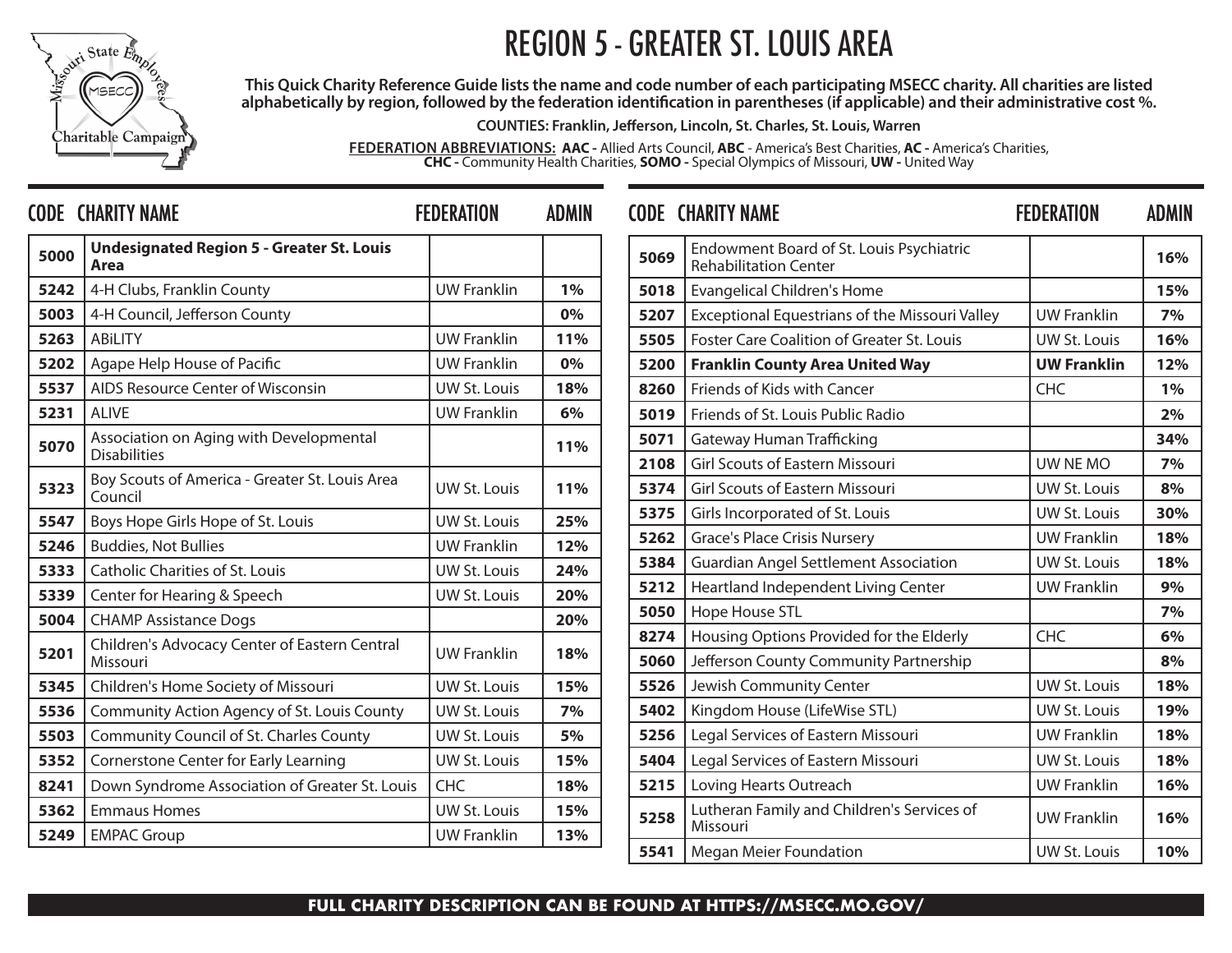|      | <b>CODE CHARITY NAME</b>                                            | <b>FEDERATION</b>   | <b>ADMIN</b> |
|------|---------------------------------------------------------------------|---------------------|--------------|
| 5542 | National Kidney Foundation                                          | <b>UW St. Louis</b> | 16%          |
| 5531 | Northside Youth and Senior Service Center                           | UW St. Louis        | 22%          |
| 5429 | <b>Nurses for Newborns</b>                                          | UW St. Louis        | 18%          |
| 5218 | <b>OATS</b>                                                         | <b>UW Franklin</b>  | $9\%$        |
| 9363 | <b>Operation Food Search</b>                                        | ABC                 | 3%           |
| 5035 | Our Lady's Inn                                                      |                     | 23%          |
| 5012 | Our Little Haven                                                    |                     | 9%           |
| 5063 | Pony Bird Incorporated                                              |                     | 13%          |
| 5423 | PreventEd (National Council on Alcoholism and<br>Drug Abuse)        | UW St. Louis        | 20%          |
| 5221 | <b>Rainbow Abilities Center</b>                                     | <b>UW Franklin</b>  | 7%           |
| 5030 | Ride On St. Louis                                                   |                     | 6%           |
| 5013 | Room at the Inn                                                     |                     | >35%         |
| 5442 | Saint Louis Crisis Nursery                                          | <b>UW St. Louis</b> | 18%          |
| 5236 | Senior Center of New Haven                                          | <b>UW Franklin</b>  | 2%           |
| 5516 | Sherwood Forest Camp                                                | UW St. Louis        | 13%          |
| 5072 | Smart Kids, Inc.                                                    |                     | 0%           |
| 8032 | Special Olympics Missouri (St. Louis Metro)                         | SOMO                | 24%          |
| 5455 | St. Joseph Institute for the Deaf                                   | <b>UW St. Louis</b> | 16%          |
| 5462 | St. Louis ARC                                                       | <b>UW St. Louis</b> | 9%           |
| 5461 | St. Louis Area Foodbank                                             | UW St. Louis        | 3%           |
| 5468 | St. Vincent Home for Children                                       | UW St. Louis        | 32%          |
| 5545 | <b>Starkloff Disability Institute</b>                               | <b>UW St. Louis</b> | >35%         |
| 8266 | Susan G. Komen Missouri                                             | <b>CHC</b>          | 27%          |
| 5224 | <b>TEMCO</b>                                                        | <b>UW Franklin</b>  | 10%          |
| 5066 | The SoulFisher Ministries                                           |                     | 26%          |
| 8279 | <b>TREE House of Greater St. Louis</b>                              | <b>CHC</b>          | 8%           |
| 5210 | Tri-County Community Senior Center                                  | <b>UW Franklin</b>  | 7%           |
| 5477 | United Services for the Handicapped in St.<br><b>Charles County</b> | UW St. Louis        | 10%          |
| 5300 | <b>United Way of Greater St. Louis</b>                              | <b>UW St. Louis</b> | 9%           |
| 5512 | <b>VOYCE</b>                                                        | UW St. Louis        | 25%          |
| 5485 | <b>Wesley House Association</b>                                     | UW St. Louis        | 19%          |

### CODE CHARITY NAME **FEDERATION** ADMIN

| <b>5486</b>   Women's Safe House | UW St. Louis | 20% |
|----------------------------------|--------------|-----|
| 5493   Youth in Need             | UW St. Louis | 6%  |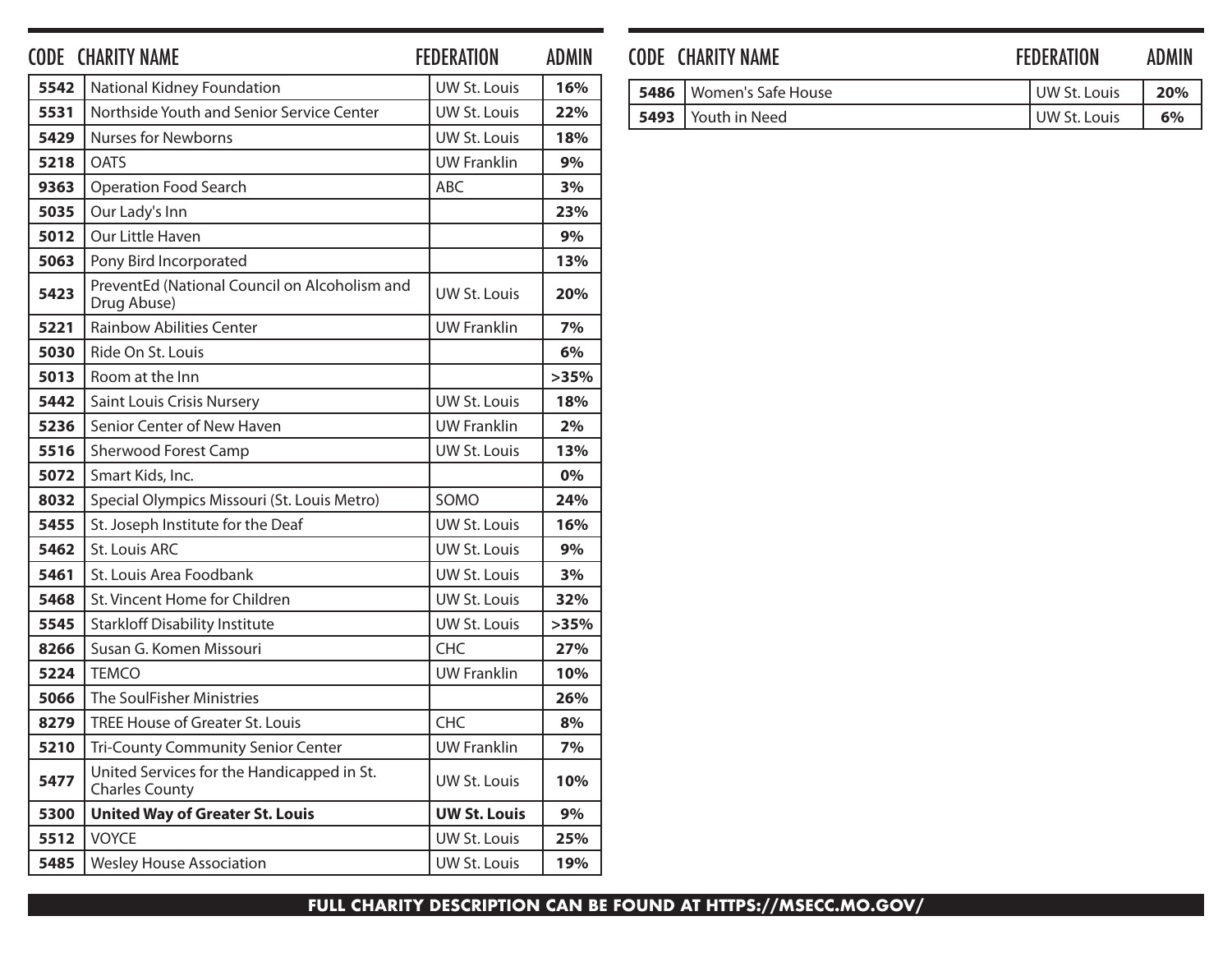### REGION 6 - SOUTHWEST



**This Quick Charity Reference Guide lists the name and code number of each participating MSECC charity. All charities are listed alphabetically by region, followed by the federation identification in parentheses (if applicable) and their administrative cost %.**

**COUNTIES: Barry, Barton, Bates, Benton, Cedar, Christian, Dade, Dallas, Douglas, Greene, Henry, Hickory, Jasper, Laclede, Lawrence, McDonald, Newton, Ozark, Polk, Pulaski, St. Clair, Stone, Taney, Vernon, Webster, Wright**

**FEDERATION ABBREVIATIONS: AAC -** Allied Arts Council, **ABC** - America's Best Charities, **AC -** America's Charities, **CHC -** Community Health Charities (Creating Healthier Communities), **SOMO -** Special Olympics of Missouri, **UW -** United Way

|      | <b>CODE CHARITY NAME</b>                                                              | <b>FEDERATION</b>  | <b>ADMIN</b> |      | <b>CODE CHARITY NAME</b>                                               | <b>FEDERATION</b>  | <b>ADMIN</b> |
|------|---------------------------------------------------------------------------------------|--------------------|--------------|------|------------------------------------------------------------------------|--------------------|--------------|
| 6000 | <b>Undesignated Region 6 - Southwest Missouri</b>                                     |                    |              | 6031 | <b>Eden Animal Haven</b>                                               |                    | 5%           |
| 6201 | 4-H, Jasper County                                                                    | <b>UW Carthage</b> | 1%           | 6627 | <b>Healthy Nevada</b>                                                  | <b>UW Vernon</b>   | 0%           |
| 6601 | American Red Cross of Southern Missouri                                               | <b>UW Vernon</b>   | <b>11%</b>   | 6204 | Jasper County Sheltered Facilities Association                         | <b>UW Carthage</b> | 15%          |
| 6625 | Birthright of Nevada, Missouri                                                        | <b>UW Vernon</b>   | 29%          |      | (Community Support Services)                                           |                    |              |
| 6203 | Boy Scouts of America, Ozark Trails Council                                           | <b>UW Carthage</b> | 17%          | 6511 | Joplin Association for the Blind                                       | UW SW MO           | 13%          |
| 6602 | Boy Scouts of America, Ozark Trails Council                                           | <b>UW Vernon</b>   | 17%          | 6513 | Joplin NALA                                                            | UW SW MO           | >35%         |
| 6504 | Boys & Girls Club of Joplin                                                           | UW SW MO           | 27%          | 6005 | Laclede County Hughes Senior Organization                              |                    | 0%           |
| 6200 | <b>Carthage Area United Way</b>                                                       | <b>UW Carthage</b> | 2%           | 6212 | Lafayette House                                                        | <b>UW Carthage</b> | 22%          |
| 6205 | <b>Carthage Crisis Center</b>                                                         | <b>UW Carthage</b> | 8%           | 6514 | Lafayette House (Family Self Help Center)                              | UW SW MO           | 22%          |
| 6023 | <b>Catholic Charities of Southern Missouri</b>                                        |                    | 9%           | 6515 | Legal Aid of Western Missouri                                          | UW SW MO           | 16%          |
| 6603 | Child Abuse Council of Vernon County                                                  | <b>UW Vernon</b>   | 0%           | 6609 | Neighbors Center/Vernon County Respite Care                            | <b>UW Vernon</b>   | 10%          |
| 6506 | <b>Children's Center of Southwest Missouri</b>                                        | UW SW MO           | 11%          | 6610 | Nevada Youth Recreational Baseball                                     | <b>UW Vernon</b>   | 3%           |
| 6614 | <b>Children's Center of Southwest Missouri</b>                                        | <b>UW Vernon</b>   | 11%          | 6615 | On My Own                                                              | <b>UW Vernon</b>   | >35%         |
| 6220 | Children's Haven of Southwest Missouri                                                | <b>UW Carthage</b> | 2%           | 6030 | Osage Valley Raptor and Wildlife Rehab Center                          |                    | 0%           |
| 6519 | Children's Haven of Southwest Missouri                                                | UW SW MO           | 6%           | 6013 | <b>Ozarks Food Harvest</b>                                             |                    | 4%           |
|      | Children's Miracle Network Hospitals at                                               |                    |              | 6032 | Pawsibilities                                                          |                    | 9%           |
| 6002 | CoxHealth                                                                             |                    | 17%          | 6516 | Regional Health & Welfare                                              | UW SW MO           | 14%          |
| 6221 | <b>Community Clinic of Southwest Missouri</b>                                         | <b>UW Carthage</b> | 12%          | 6029 | Route 66 Rescue Inc                                                    |                    | 3%           |
| 6605 | <b>Community Food Pantry</b>                                                          | <b>UW Vernon</b>   | 30%          | 6215 | <b>Salvation Army</b>                                                  | <b>UW Carthage</b> | 1%           |
| 6509 | Community Health Clinic of Southwest Missouri                                         | UW SW MO           | 9%           | 8038 | Special Olympics Missouri (Southwest Area)                             | SOMO               | 24%          |
| 6507 | Community Support Services of Missouri (Jasper<br><b>County Sheltered Facilities)</b> | UW SW MO           | 15%          | 6500 | <b>United Way of Southwest Missouri and</b><br><b>Southeast Kansas</b> | UW SW MO           | 28%          |
| 6606 | Council on Families in Crisis                                                         | <b>UW Vernon</b>   | 20%          | 6400 | <b>United Way of the Ozarks</b>                                        | <b>UW Ozarks</b>   | 27%          |
| 6026 | Crisis Nursery of the Ozarks                                                          |                    | 18%          | 6600 | <b>United Way of Vernon County</b>                                     | <b>UW Vernon</b>   | >35%         |
| 6010 | <b>Crocker Community Senior Citizens Center</b>                                       |                    | 0%           | 6618 | University of Missouri Extension, Vernon County                        | <b>UW Vernon</b>   | 0%           |
| 6607 | D.A.R.E.                                                                              | <b>UW Vernon</b>   | 0%           | 6622 | Vernon County Adult Recovery (Drug) Court                              | <b>UW Vernon</b>   | 0%           |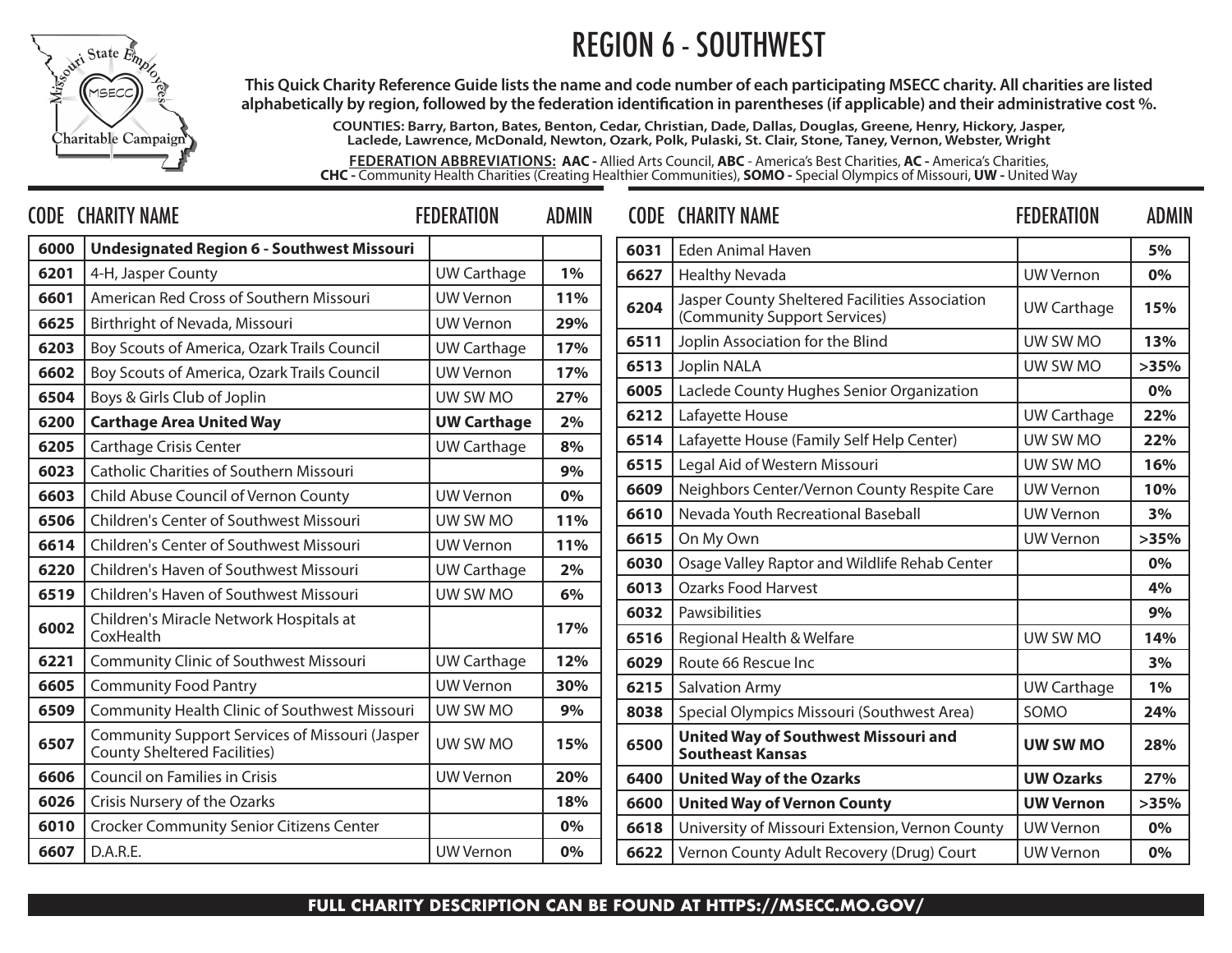| <b>CODE CHARITY NAME</b> |                                    | <b>FEDERATION</b> | <b>ADMIN</b> |
|--------------------------|------------------------------------|-------------------|--------------|
| 6628                     | Vernon County Mental Health Court  | UW Vernon         |              |
| 6617                     | Vernon County Ministerial Alliance | UW Vernon         | 0%           |
| 6612                     | Vernon County Senior Center        | UW Vernon         | 3%           |
| 6512                     | YMCA of Joplin                     | UW SW MO          | 35%          |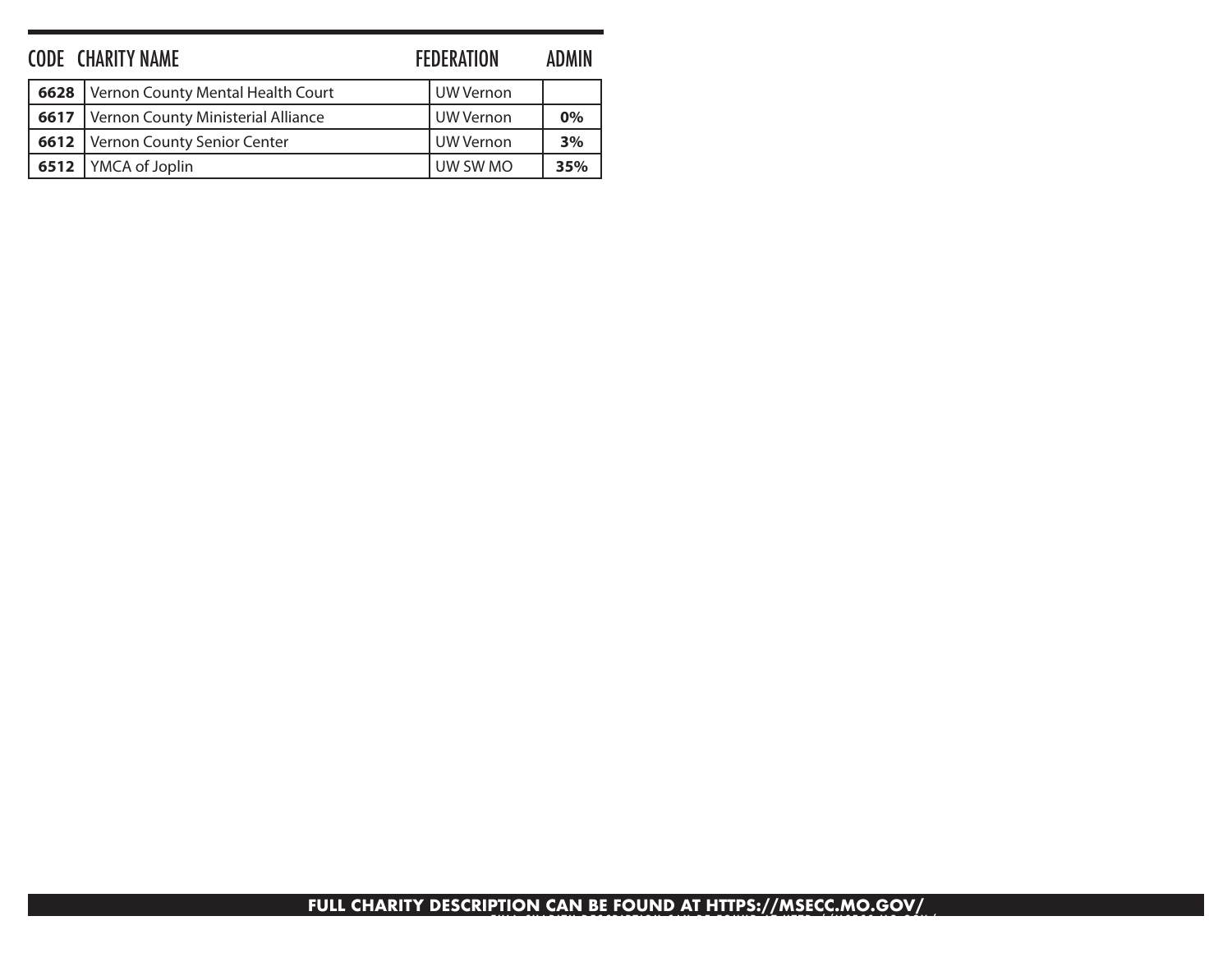



**This Quick Charity Reference Guide lists the name and code number of each participating MSECC charity. All charities are listed alphabetically by region, followed by the federation identification in parentheses (if applicable) and their administrative cost %.**

**COUNTIES: Bollinger, Butler, Cape Girardeau, Carter, Crawford, Dent, Dunklin, Howell, Iron, Madison, Mississippi, New Madrid, Oregon, Pemiscot, Perry, Phelps, Reynolds, Ripley, Scott, Shannon, St. Francois, Ste. Genevieve, Stoddard, Texas, Washington, Wayne**

**FEDERATION ABBREVIATIONS: AAC -** Allied Arts Council, **ABC** - America's Best Charities, **AC -** America's Charities, **CHC -** Community Health Charities (Creating Healthier Communities), **SOMO -** Special Olympics of Missouri, **UW -** United Way

|      | <b>CODE CHARITY NAME</b>                          | <b>FEDERATION</b>            | <b>ADMIN</b> |      | <b>CODE CHARITY NAME</b>                                                            | <b>FEDERATION</b>            | <b>ADMIN</b> |
|------|---------------------------------------------------|------------------------------|--------------|------|-------------------------------------------------------------------------------------|------------------------------|--------------|
| 7000 | <b>Undesignated Region 7 - Southeast Missouri</b> |                              |              | 7005 | Phelps County Nutrition Program                                                     |                              | 12%          |
| 7606 | 37th Judicial CASA                                | UW Heart of<br>Ozarks        | 17%          | 7620 | Samaritan Outreach Center                                                           | UW Heart of<br><b>Ozarks</b> | >35%         |
| 7007 | 4-H Council, Dent County                          |                              | 0%           | 7414 | <b>Scott County Transit System</b>                                                  | <b>UW Sikeston</b>           | 22%          |
| 7602 | Agape House of Mountain View                      | UW Heart of<br>Ozarks        | 10%          | 7400 | <b>Sikeston/Bootheel Area United Way</b><br>South Central Missouri Community Action | <b>UW Sikeston</b>           | 13%          |
| 7208 | Boy Scouts of America, Greater St. Louis Council  | <b>UW Kennett</b>            | 16%          | 7024 | Agency                                                                              |                              | 5%           |
| 7631 | Boys and Girls Club                               | UW Heart of                  | >35%         | 7417 | Southeast Missouri Area Agency on Aging                                             | <b>UW Sikeston</b>           | 3%           |
|      |                                                   | Ozarks                       |              | 7014 | Southeast Missouri Food Bank                                                        |                              | 4%           |
| 7209 | <b>CASA of Dunklin County</b>                     | <b>UW Kennett</b>            | 33%          | 8037 | Special Olympics Missouri (Southeast Area)                                          | SOMO                         | 24%          |
| 7023 | <b>Catholic Charities of Southern Missouri</b>    |                              | 9%           | 7006 | St. Francois County Board for the                                                   |                              | 16%          |
| 7607 | <b>Christos House</b>                             | UW Heart of<br>Ozarks        | 20%          | 7245 | <b>Developmentally Disabled</b><br>Visiting Nurse Association of Southeast Missouri | <b>UW Kennett</b>            | 32%          |
| 7003 | <b>Community Partnership</b>                      |                              | 31%          |      |                                                                                     |                              |              |
| 7201 | Dunklin County Caring Council                     | <b>UW Kennett</b>            | 0%           |      |                                                                                     |                              |              |
| 7213 | Girl Scouts of the Missouri Heartland             | <b>UW Kennett</b>            | 11%          |      |                                                                                     |                              |              |
| 7002 | <b>Haven House</b>                                |                              | 15%          |      |                                                                                     |                              |              |
| 7600 | Heart of the Ozarks United Way                    | <b>UW Heart of</b><br>Ozarks | >35%         |      |                                                                                     |                              |              |
| 7246 | Hope International                                | <b>UW Kennett</b>            | 7%           |      |                                                                                     |                              |              |
| 7214 | Kennett Ministerial Alliance                      | <b>UW Kennett</b>            | 1%           |      |                                                                                     |                              |              |
| 7200 | <b>Kennett United Way</b>                         | <b>UW Kennett</b>            | 0%           |      |                                                                                     |                              |              |
| 7614 | Mtn. View Family Youth Center                     | <b>UW Heart of</b><br>Ozarks | 32%          |      |                                                                                     |                              |              |
| 7616 | <b>Ozarks Family YMCA</b>                         | UW Heart of<br>Ozarks        | 17%          |      |                                                                                     |                              |              |
| 7247 | Pemiscot County Initiative Network                | <b>UW Kennett</b>            | 14%          |      |                                                                                     |                              |              |
| 8298 | Phelps County Hospital Foundation                 | <b>CHC</b>                   | 31%          |      |                                                                                     |                              |              |
|      |                                                   |                              |              |      |                                                                                     |                              |              |

| <b>CODE CHARITY NAME</b> |                                                                      | <b>FEDERATION</b>     | <b>ADMIN</b> |
|--------------------------|----------------------------------------------------------------------|-----------------------|--------------|
| 7005                     | <b>Phelps County Nutrition Program</b>                               |                       | 12%          |
| 7620                     | Samaritan Outreach Center                                            | UW Heart of<br>Ozarks | >35%         |
| 7414                     | <b>Scott County Transit System</b>                                   | <b>UW Sikeston</b>    | 22%          |
| 7400                     | <b>Sikeston/Bootheel Area United Way</b>                             | <b>UW Sikeston</b>    | 13%          |
| 7024                     | South Central Missouri Community Action<br>Agency                    |                       | 5%           |
| 7417                     | Southeast Missouri Area Agency on Aging                              | <b>UW Sikeston</b>    | 3%           |
| 7014                     | Southeast Missouri Food Bank                                         |                       | 4%           |
| 8037                     | Special Olympics Missouri (Southeast Area)                           | SOMO                  | 24%          |
| 7006                     | St. Francois County Board for the<br><b>Developmentally Disabled</b> |                       | 16%          |
| 7245                     | Visiting Nurse Association of Southeast Missouri                     | <b>UW Kennett</b>     | 32%          |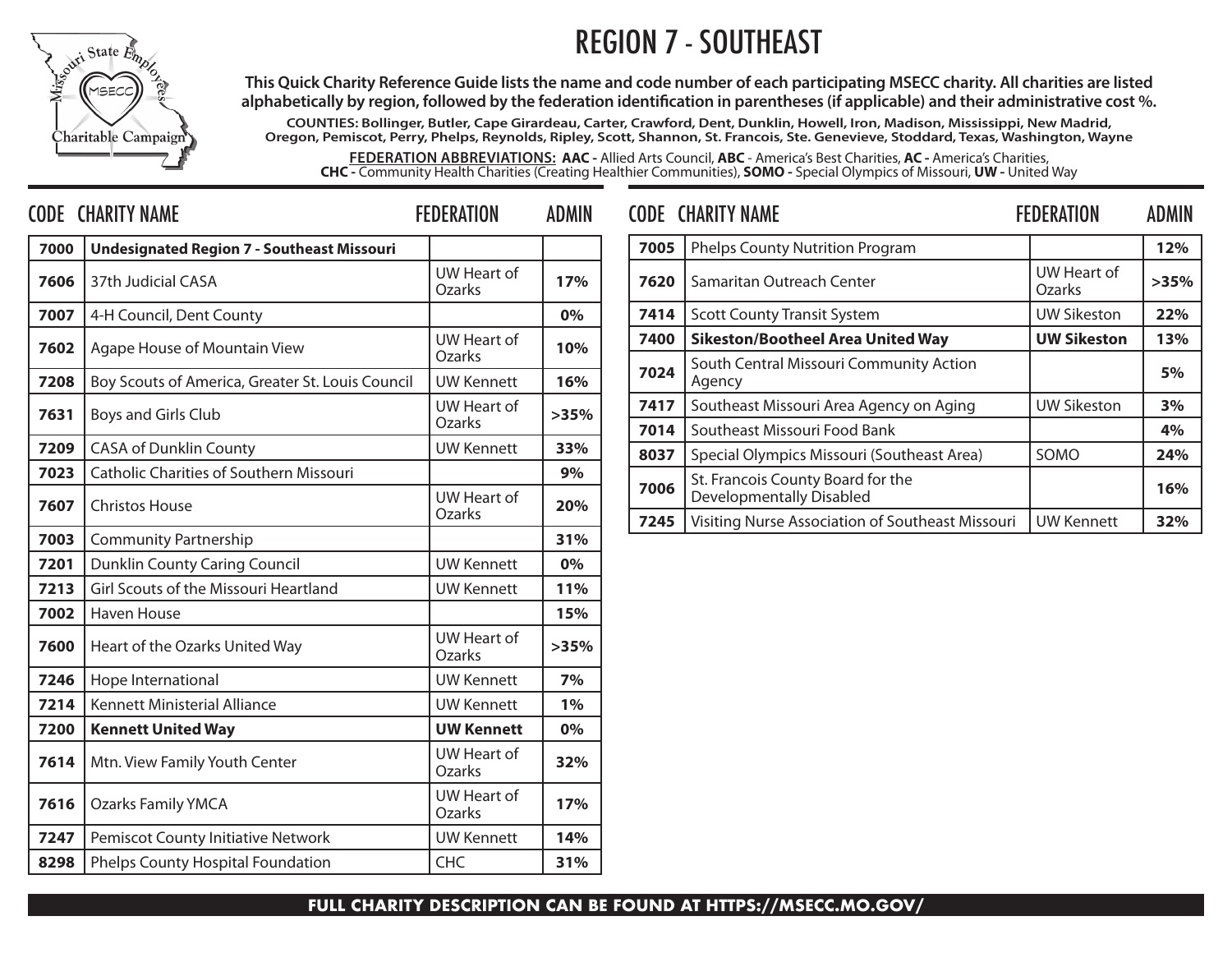### REGION 8 - STATEWIDE



**This Quick Charity Reference Guide lists the name and code number of each participating MSECC charity. All charities are listed alphabetically by region, followed by the federation identification in parentheses (if applicable) and their administrative cost %.**

> **FEDERATION ABBREVIATIONS: AAC -** Allied Arts Council, **ABC** - America's Best Charities, **AC -** America's Charities, **CHC -** Community Health Charities, **SOMO -** Special Olympics of Missouri, **UW -** United Way

|      | <b>CODE CHARITY NAME</b>                                                     | <b>FEDERATION</b> | <b>ADMIN</b> |              | <b>CODE CHARITY NAME</b>                                                     | <b>FEDERATION</b>   | <b>ADMIN</b> |
|------|------------------------------------------------------------------------------|-------------------|--------------|--------------|------------------------------------------------------------------------------|---------------------|--------------|
| 8000 | <b>Undesignated Region 8 - Statewide</b>                                     |                   |              | 4319         | Compass Health                                                               | <b>UW Jeff City</b> | 8%           |
| 9319 | Alex's Lemonade Stand Foundation                                             | ABC               | 11%          | 5253         | <b>Compass Health</b>                                                        | <b>UW Franklin</b>  | 8%           |
| 9811 | <b>Alley Cat Rescue</b>                                                      | ABC               | 20%          | 8496         | <b>Conservation Federation of Missouri</b>                                   |                     | 10%          |
| 9320 | Alzheimer's Research and Prevention Foundation                               | ABC               | 8%           | 8217         | Crohn's and Colitis Foundation, Mid America                                  | <b>CHC</b>          | 11%          |
| 9383 | American Association for Cancer Research                                     | ABC               | 8%           |              | Chapter                                                                      |                     |              |
| 9309 | American Autoimmune Related Diseases<br>Association                          | <b>ABC</b>        | 7%           | 8015<br>8232 | Cystic Fibrosis Association of Missouri<br><b>Cystic Fibrosis Foundation</b> | <b>CHC</b>          | 0%<br>11%    |
| 8001 | American Civil Liberties Union of Missouri<br>Foundation                     |                   | 15%          | 9335         | Disabled American Veterans Charitable Service<br>Trust                       | <b>ABC</b>          | 4%           |
| 8269 | <b>American Diabetes Association</b>                                         | <b>CHC</b>        | 9%           | 9479         | Dogs Deserve Better                                                          | ABC                 | 11%          |
| 8403 | <b>American Forests</b>                                                      | EarthShare        | 20%          | 5539         | Doorways (Interfaith Residence)                                              | UW St. Louis        | 13%          |
| 8311 | American Foundation for Suicide Prevention                                   | <b>CHC</b>        | 13%          | 8273         | Down Syndrome Guild of Greater Kansas City                                   | <b>CHC</b>          | >35%         |
| 9812 | American Indian Youth Running Strong                                         | ABC               | 2%           | 5406         | <b>Easter Seals Midwest</b>                                                  | UW St. Louis        | 11%          |
| 9436 | <b>Americans Helping Americans</b>                                           | ABC               | 3%           | 9482         | <b>EOD Warrior Foundation</b>                                                | <b>ABC</b>          | 23%          |
| 8002 | Amy's Story - A Literacy Foundation                                          |                   | 0%           | 9485         | Fisher House Foundation, Inc.                                                | ABC                 | 7%           |
| 8258 | <b>Brain Injury Association of Missouri</b>                                  | <b>CHC</b>        | 11%          | 8093         | Fisher House in St. Louis                                                    |                     | 4%           |
| 9322 | Canine Companions for Independence                                           | ABC               | 20%          | 8083         | <b>Foster Adopt Connect</b>                                                  |                     | 7%           |
| 8008 | <b>Cardinal Glennon Children's Foundation</b>                                |                   | >35%         | 9818         | <b>Gary Sinise Foundation</b>                                                | <b>ABC</b>          | 8%           |
| 9829 | <b>Catholics United for Life</b>                                             | <b>ABC</b>        | 17%          | 8253         | Gift of Life                                                                 | CHC                 | 25%          |
| 8088 | Charlie 22 Outdoors                                                          |                   | 7%           | 9518         | <b>Glaucoma Research Foundation</b>                                          | <b>CHC</b>          | 12%          |
| 8073 | <b>Child Care Aware of Missouri</b>                                          |                   | 15%          | 8060         | Good Samaritan Boys Ranch                                                    |                     | 5%           |
| 5342 | Child Day Care Association of St. Louis                                      | UW St. Louis      | 9%           | 9486         | Guide Dogs for the Blind                                                     | <b>ABC</b>          | 13%          |
| 9323 | Child Find of America                                                        | ABC               | 7%           | 5385         | <b>Harris House Foundation</b>                                               | UW St. Louis        | 14%          |
| 8012 | <b>Children's Trust Fund</b>                                                 |                   | 21%          | 9349         | Hospice Foundation of America                                                | <b>ABC</b>          | 9%           |
| 8304 | <b>Children's Tumor Foundation</b>                                           | <b>CHC</b>        | 10%          | 8082         | Humane Society of Missouri                                                   |                     | 15%          |
| 8200 | <b>Community Health Charities (Creating</b><br><b>Healthier Communities)</b> | <b>CHC</b>        | 5%           | 5538         | <b>Infant Loss Resources</b>                                                 | UW St. Louis        | 18%          |

|      | <b>CODE CHARITY NAME</b>                                      | <b>FEDERATION</b>   | <b>ADMIN</b> |
|------|---------------------------------------------------------------|---------------------|--------------|
| 4319 | Compass Health                                                | UW Jeff City        | 8%           |
| 5253 | Compass Health                                                | <b>UW Franklin</b>  | 8%           |
| 8496 | <b>Conservation Federation of Missouri</b>                    |                     | 10%          |
| 8217 | Crohn's and Colitis Foundation, Mid America<br>Chapter        | <b>CHC</b>          | 11%          |
| 8015 | Cystic Fibrosis Association of Missouri                       |                     | 0%           |
| 8232 | <b>Cystic Fibrosis Foundation</b>                             | <b>CHC</b>          | 11%          |
| 9335 | Disabled American Veterans Charitable Service<br><b>Trust</b> | <b>ABC</b>          | 4%           |
| 9479 | Dogs Deserve Better                                           | ABC                 | 11%          |
| 5539 | Doorways (Interfaith Residence)                               | <b>UW St. Louis</b> | 13%          |
| 8273 | Down Syndrome Guild of Greater Kansas City                    | <b>CHC</b>          | >35%         |
| 5406 | <b>Easter Seals Midwest</b>                                   | <b>UW St. Louis</b> | 11%          |
| 9482 | <b>EOD Warrior Foundation</b>                                 | <b>ABC</b>          | 23%          |
| 9485 | Fisher House Foundation, Inc.                                 | <b>ABC</b>          | 7%           |
| 8093 | Fisher House in St. Louis                                     |                     | 4%           |
| 8083 | <b>Foster Adopt Connect</b>                                   |                     | 7%           |
| 9818 | <b>Gary Sinise Foundation</b>                                 | <b>ABC</b>          | 8%           |
| 8253 | <b>Gift of Life</b>                                           | <b>CHC</b>          | 25%          |
| 9518 | <b>Glaucoma Research Foundation</b>                           | <b>CHC</b>          | 12%          |
| 8060 | Good Samaritan Boys Ranch                                     |                     | 5%           |
| 9486 | Guide Dogs for the Blind                                      | <b>ABC</b>          | 13%          |
| 5385 | <b>Harris House Foundation</b>                                | <b>UW St. Louis</b> | 14%          |
| 9349 | Hospice Foundation of America                                 | ABC                 | 9%           |
| 8082 | Humane Society of Missouri                                    |                     | 15%          |
| 5538 | <b>Infant Loss Resources</b>                                  | <b>UW St. Louis</b> | 18%          |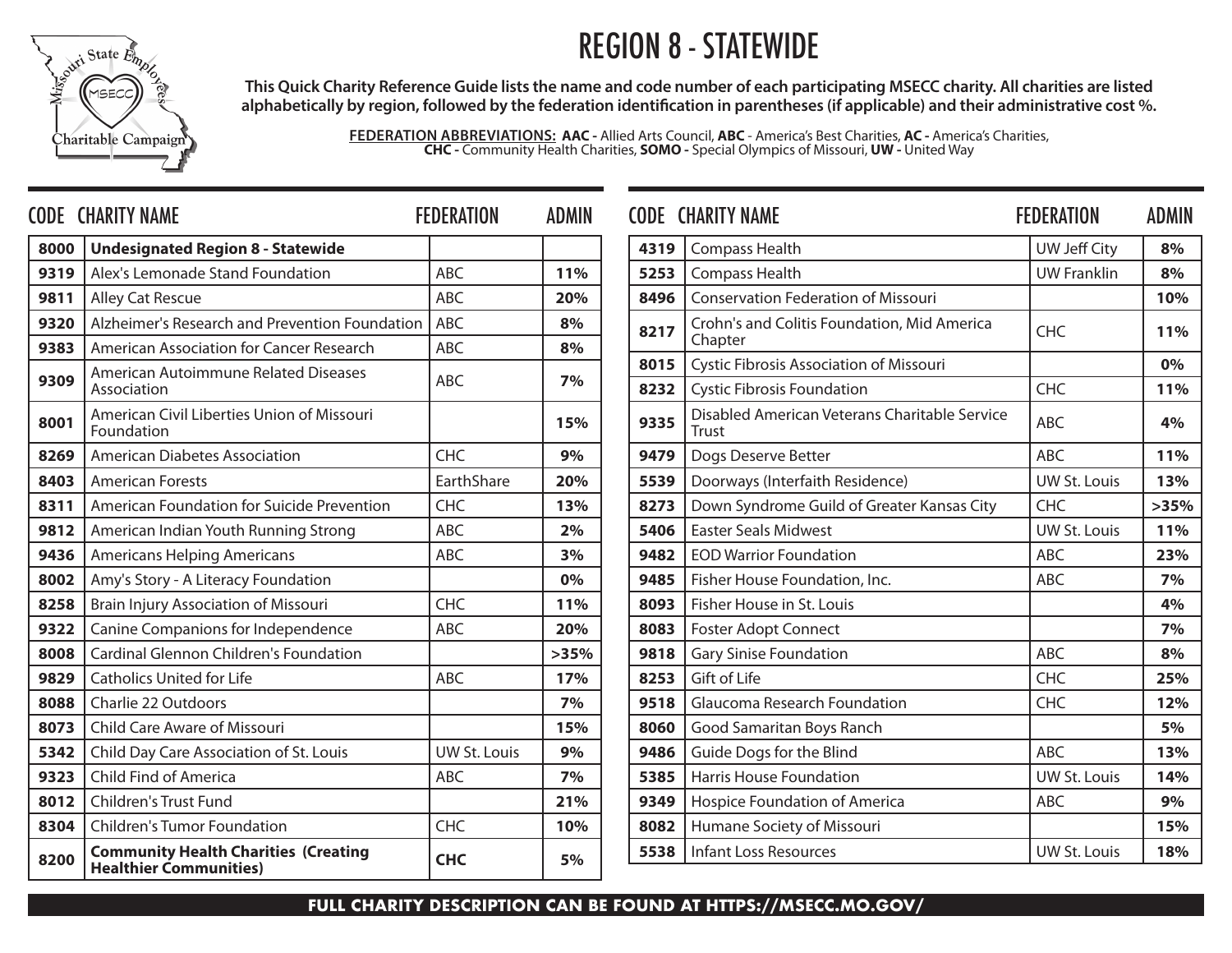### CODE CHARITY NAME FEDERATION ADMIN CODE CHARITY NAME FEDERATION ADMIN

| 8227 | <b>Infant Loss Resources</b>                                   | <b>CHC</b>          | 6%    |
|------|----------------------------------------------------------------|---------------------|-------|
| 9819 | Iraq and Afghanistan Veterans of America                       | ABC                 | 34%   |
| 5540 | Justine Petersen Housing & Reinvestment<br>Corporation         | UW St. Louis        | 4%    |
| 8079 | Kansas City Area Wide Chapter Parents of<br>Murdered Children  |                     | >35%  |
| 9353 | <b>Kidney Cancer Association</b>                               | <b>ABC</b>          | 11%   |
| 5422 | Lupus Foundation of America Heartland Chapter                  | <b>UW St. Louis</b> | 22%   |
| 9491 | Mark Reynolds Memorial Bike Fund                               | ABC                 | $1\%$ |
| 8020 | Masonic Home of Missouri                                       |                     | 16%   |
| 5546 | <b>Memory Care Home Solutions</b>                              | <b>UW St. Louis</b> | 30%   |
| 5420 | MERS/Missouri Goodwill Industries                              | UW St. Louis        | 5%    |
| 8022 | <b>Midwest Special Needs Trust</b>                             |                     | 5%    |
| 8019 | Missouri 4-H Foundation                                        |                     | 18%   |
| 8447 | Missouri Conservation Heritage Foundation                      |                     | 20%   |
| 8081 | Missouri Family Health Council                                 |                     | 12%   |
| 8091 | Missouri Hospice & Palliative Care Association                 |                     | 21%   |
| 8023 | Missouri Law Enforcement Memorial Foundation                   |                     | 0%    |
| 8028 | Missouri Mental Health Foundation                              |                     | 5%    |
| 8059 | Missouri Military Family Relief Fund                           |                     | 0%    |
| 8024 | Missouri Organ Donor Program Fund                              |                     | 20%   |
| 8426 | <b>Missouri Prairie Foundation</b>                             |                     | 14%   |
| 4074 | Missouri Rock Island Trail, Inc.                               |                     | 15%   |
| 8027 | Missouri State Highway Patrol Benevolent Fund<br>"The Masters" |                     | 3%    |
| 8239 | <b>NAMI of Missouri</b>                                        | <b>CHC</b>          | 15%   |
| 9494 | National Alopecia Areata Foundation                            | <b>ABC</b>          | 26%   |
| 8295 | National Kidney Foundation                                     | <b>CHC</b>          | 16%   |
| 9828 | Navy SEAL Foundation                                           | ABC                 | 8%    |
| 9806 | <b>Operation Homefront</b>                                     | <b>ABC</b>          | 10%   |
| 9370 | People for the Ethical Treatment of Animals                    | <b>ABC</b>          | 21%   |
| 8092 | People Helping Paws Cat Rescue                                 |                     | 2%    |

|      | <b>CODE CHARITY NAME</b>                                   | <b>FEDERATION</b> | <b>ADMIN</b> |
|------|------------------------------------------------------------|-------------------|--------------|
| 8085 | People Helping Paws Dog Rescue                             |                   | 2%           |
| 9826 | Pets for Patriots                                          | <b>ABC</b>        | 11%          |
| 5544 | Presbyterian Children's Homes and Services                 | UW St. Louis      | 24%          |
| 9457 | Restless Legs Syndrome Foundation                          | <b>ABC</b>        | 21%          |
| 9379 | Rocky Mountain Elk Foundation                              | <b>ABC</b>        | 16%          |
| 8030 | <b>Ronald McDonald House Charities of Mid-</b><br>Missouri |                   | 21%          |
| 5444 | <b>Salvation Army</b>                                      | UW St. Louis      | 14%          |
| 8309 | <b>Special Olympics Kansas</b>                             | <b>CHC</b>        | 8%           |
| 8039 | <b>Special Olympics Missouri</b>                           | <b>SOMO</b>       | 24%          |
| 9499 | <b>Special Operations Warrior Foundation</b>               | <b>ABC</b>        | 7%           |
| 8248 | St. Jude Children's Research Hospital                      | <b>CHC</b>        | 17%          |
| 8068 | St. Louis Children's Hospital Foundation                   |                   | 19%          |
| 8090 | <b>State Patrol Foundation</b>                             |                   | 0%           |
| 8072 | The Baptist Home                                           |                   | 23%          |
| 8042 | <b>Tri-Rivers Family Planning</b>                          |                   | 17%          |
| 8043 | United Negro College Fund                                  |                   | 22%          |
| 8045 | <b>Vitae Foundation</b>                                    |                   | 16%          |
| 8446 | Wild Canid Survival and Research Center                    |                   | 14%          |
| 8464 | World Wildlife Fund                                        | EarthShare        | 24%          |
| 9464 | Wounded Warriors in Action Foundation                      | <b>ABC</b>        | 10%          |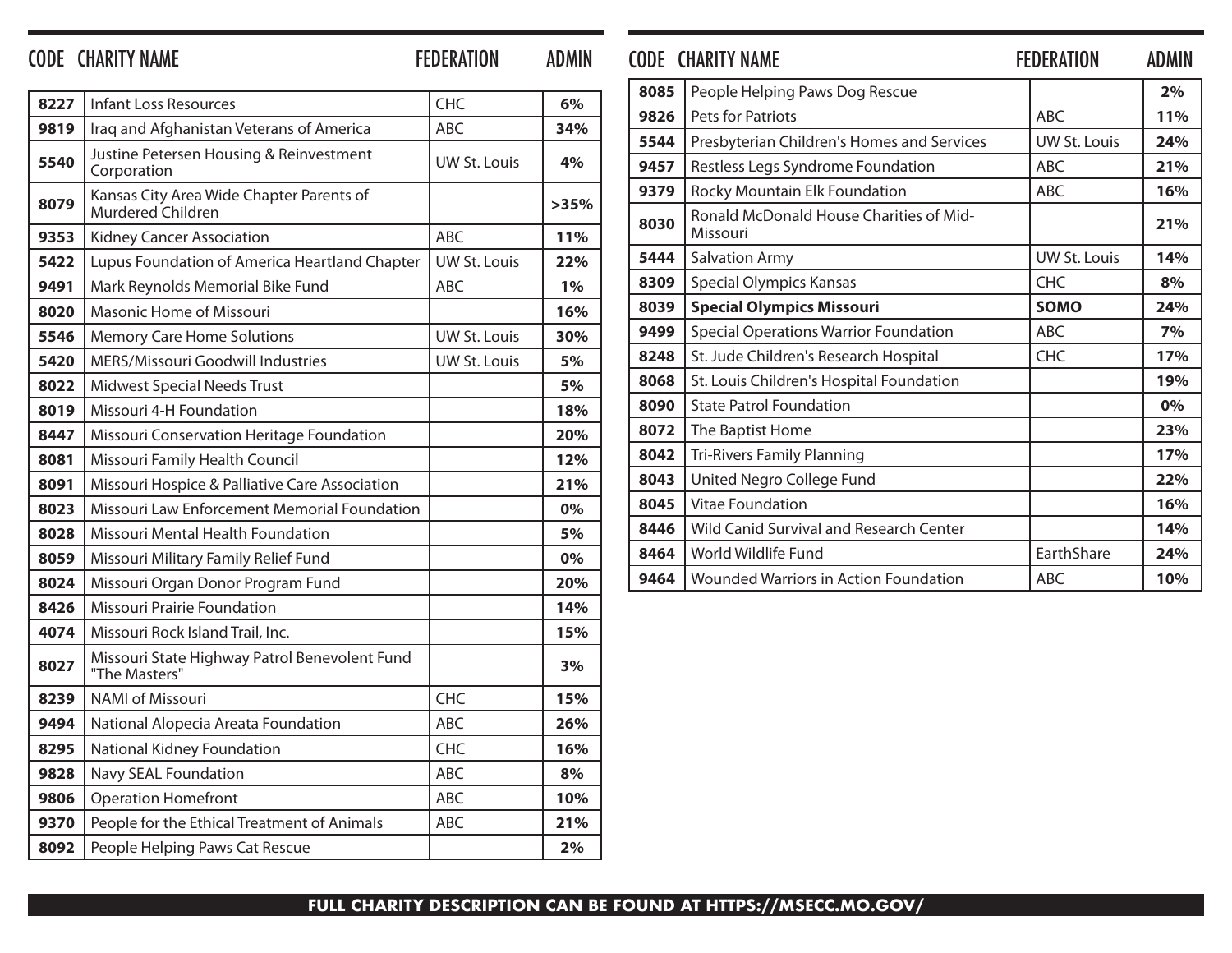

## REGION 9 - NATIONAL AND INTERNATIONAL

**This Quick Charity Reference Guide lists the name and code number of each participating MSECC charity. All charities are listed alphabetically by region, followed by the federation identification in parentheses (if applicable) and their administrative cost %.**

> **FEDERATION ABBREVIATIONS: AAC -** Allied Arts Council, **ABC** - America's Best Charities, **AC -** America's Charities, **CHC -** Community Health Charities, **SOMO -** Special Olympics of Missouri, **UW -** United Way

|              | <b>CODE CHARITY NAME</b>                                                | <b>FEDERATION</b>   | <b>ADMIN</b> |      | <b>CODE CHARITY NAME</b>                                                    | <b>FEDERATION</b>    | <b>ADMIN</b> |
|--------------|-------------------------------------------------------------------------|---------------------|--------------|------|-----------------------------------------------------------------------------|----------------------|--------------|
| 9000         | <b>Undesignated Region 9 - National / International</b>                 |                     |              | 9814 | America's VetDogs-The Veteran's K-9 Corps                                   | ABC                  | 19%          |
| 9435         | Abandoned Children's Fund                                               | <b>ABC</b>          | 17%          | 9103 | Amnesty International of the USA                                            | AC                   | 23%          |
| 9243         | <b>Action Against Hunger - USA</b>                                      | Global Impact       | 13%          | 8282 | <b>Arthritis Foundation</b>                                                 | CHC                  | 26%          |
| 9201         | African Medical and Research Foundation                                 | Global Impact       | 26%          | 9471 | <b>Autism Society of America</b>                                            | ABC                  | 14%          |
| 9603         | African Wildlife Foundation                                             | EarthShare          | 17%          | 8214 | <b>Autism Speaks</b>                                                        | CHC                  | 21%          |
| 8201         | <b>AIDS Research Foundation</b>                                         | <b>CHC</b>          | 27%          | 8302 | Autism Speaks, Missouri                                                     | CHC                  | 21%          |
| 9206         | Alight                                                                  | Global Impact       | 15%          | 9003 | <b>Barwick Newton National Law Enforcement</b><br><b>Memorial Fund</b>      |                      | 0%           |
| 9810         | Alley Cat Allies, Inc.                                                  | <b>ABC</b><br>AC    | 13%          | 9161 | <b>Best Friends Animal Society</b>                                          | AC                   | 34%          |
| 9162<br>9468 | Alzheimer's Disease Research<br>Alzheimer's Disease Research Foundation | ABC                 | 31%<br>7%    | 9472 | <b>Big Cat Rescue</b>                                                       | ABC                  | 4%           |
| 9420         | Alzheimer's Foundation of America                                       | ABC                 | 9%           | 9553 | <b>Blessings International</b>                                              | <b>CHC</b>           | 12%          |
| 9433         | American Battlefield Trust                                              | <b>ABC</b>          | 7%           | 9601 | <b>Born Free USA</b>                                                        | EarthShare           | 19%          |
| 9368         | American Brain Tumor Association                                        | <b>ABC</b>          | 26%          | 9381 | <b>Bread and Water for Africa</b>                                           | <b>ABC</b>           | 0%           |
| 5307         | <b>American Cancer Society</b>                                          | <b>UW St. Louis</b> | 23%          | 9505 | <b>Breast Cancer Research Foundation</b>                                    | CHC                  | 13%          |
| 9019         | <b>American Heart Association</b>                                       |                     | 23%          | 9147 | Cancer Research for Children - CureSearch                                   | AC                   | 28%          |
| 9470         | American Indian College Fund                                            | <b>ABC</b>          | 16%          | 9321 | <b>Canines for Disabled Kids</b>                                            | <b>ABC</b>           | 12%          |
| 9388         | American Kennel Club Canine Health Foundation                           | ABC                 | 5%           | 9333 | <b>Catholic Relief Services</b>                                             | <b>ABC</b>           | 8%           |
| 8202         | American Kidney Fund                                                    | <b>CHC</b>          | 2%           | 5340 | Central Institute for the Deaf                                              | UW St. Louis         | 17%          |
| 8299         | <b>American Lung Association</b>                                        | <b>CHC</b>          | 12%          | 9392 | CHADD (Children & Adults with Attention-<br>Deficit/Hyperactivity Disorder) | <b>ABC</b>           | 14%          |
| 8301         | American Lung Association in Kansas                                     | CHC                 | 12%          | 9221 | ChildFund International USA                                                 | <b>Global Impact</b> | 24%          |
| 8210         | American Lung Association in Missouri                                   | <b>CHC</b>          | 12%          |      | Childhood Apraxia of Speech Association of                                  |                      |              |
| 9315         | American Society for the Prevention of Cruelty to<br>Animals (ASPCA)    | <b>ABC</b>          | 21%          | 9831 | North America                                                               | <b>ABC</b>           | 19%          |
| 9207         | <b>AmeriCares Foundation</b>                                            | Global Impact       | 2%           | 9220 | Children International                                                      | <b>Global Impact</b> | 15%          |
| 9300         | <b>America's Best Charities</b>                                         | <b>ABC</b>          | 6%           | 9396 | Children of the Night                                                       | ABC                  | 7%           |
| 9100         | <b>America's Charities</b>                                              | <b>AC</b>           | 2%           | 9476 | Children's Hunger Fund                                                      | <b>ABC</b>           | 4%           |
|              |                                                                         |                     |              | 1303 | Children's Mercy Hospital                                                   | UW St. Joseph        | 23%          |

|      | <b>CODE CHARITY NAME</b>                                                    | <b>FEDERATION</b>    | <b>ADMIN</b> |
|------|-----------------------------------------------------------------------------|----------------------|--------------|
| 9814 | America's VetDogs-The Veteran's K-9 Corps                                   | <b>ABC</b>           | 19%          |
| 9103 | Amnesty International of the USA                                            | AC                   | 23%          |
| 8282 | <b>Arthritis Foundation</b>                                                 | <b>CHC</b>           | 26%          |
| 9471 | Autism Society of America                                                   | <b>ABC</b>           | 14%          |
| 8214 | <b>Autism Speaks</b>                                                        | <b>CHC</b>           | 21%          |
| 8302 | Autism Speaks, Missouri                                                     | <b>CHC</b>           | 21%          |
| 9003 | <b>Barwick Newton National Law Enforcement</b><br><b>Memorial Fund</b>      |                      | 0%           |
| 9161 | <b>Best Friends Animal Society</b>                                          | AC                   | 34%          |
| 9472 | <b>Big Cat Rescue</b>                                                       | ABC.                 | 4%           |
| 9553 | <b>Blessings International</b>                                              | <b>CHC</b>           | 12%          |
| 9601 | <b>Born Free USA</b>                                                        | EarthShare           | 19%          |
| 9381 | <b>Bread and Water for Africa</b>                                           | ABC.                 | 0%           |
| 9505 | <b>Breast Cancer Research Foundation</b>                                    | <b>CHC</b>           | 13%          |
| 9147 | Cancer Research for Children - CureSearch                                   | <b>AC</b>            | 28%          |
| 9321 | <b>Canines for Disabled Kids</b>                                            | <b>ABC</b>           | 12%          |
| 9333 | <b>Catholic Relief Services</b>                                             | ABC.                 | 8%           |
| 5340 | Central Institute for the Deaf                                              | <b>UW St. Louis</b>  | 17%          |
| 9392 | CHADD (Children & Adults with Attention-<br>Deficit/Hyperactivity Disorder) | ABC.                 | 14%          |
| 9221 | ChildFund International USA                                                 | <b>Global Impact</b> | 24%          |
| 9831 | Childhood Apraxia of Speech Association of<br>North America                 | ABC                  | 19%          |
| 9220 | Children International                                                      | <b>Global Impact</b> | 15%          |
| 9396 | Children of the Night                                                       | ABC.                 | 7%           |
| 9476 | Children's Hunger Fund                                                      | <b>ABC</b>           | 4%           |
| 1303 | Children's Mercy Hospital                                                   | UW St. Joseph        | 23%          |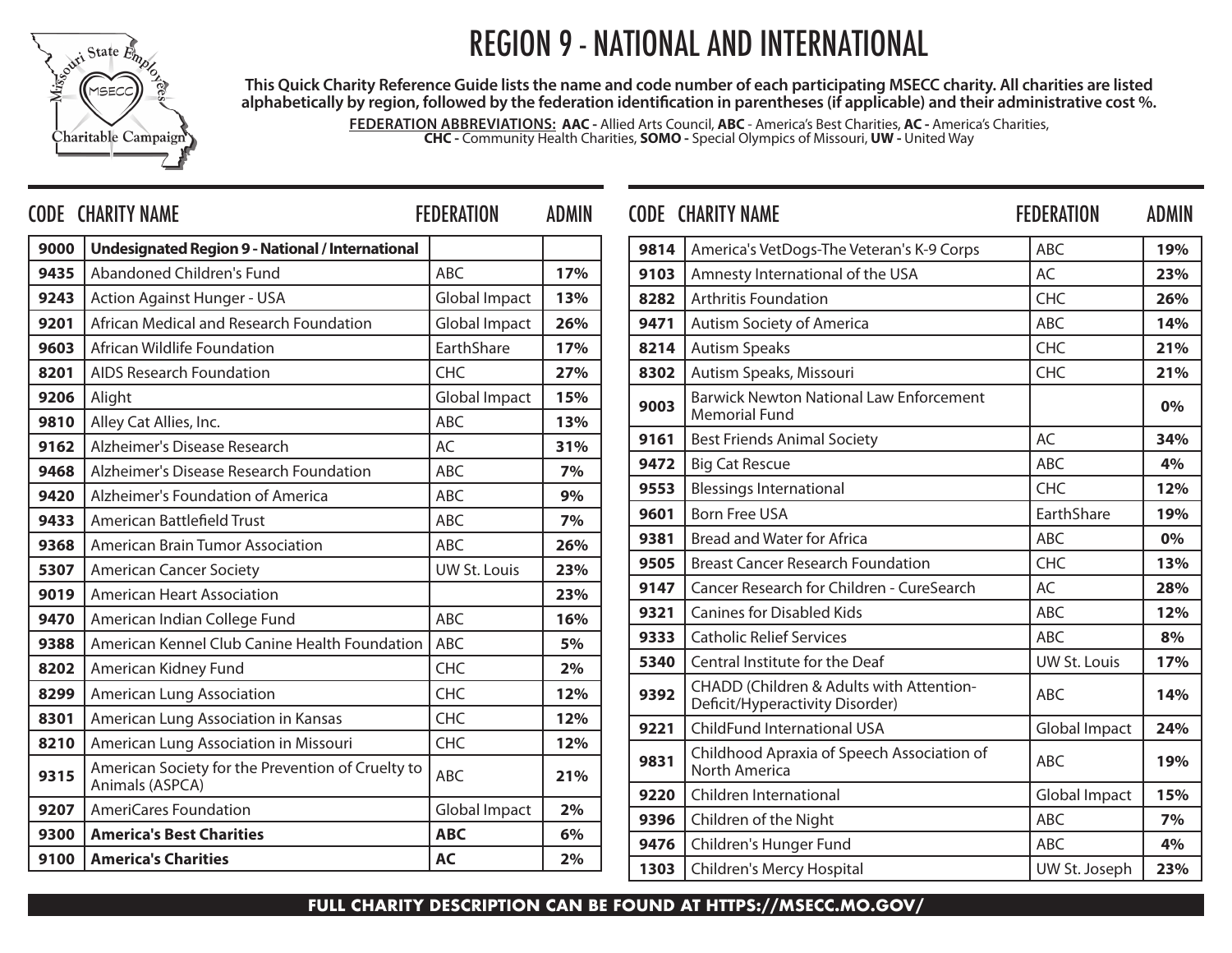|      | <b>CODE CHARITY NAME</b>                                   | <b>FEDERATION</b>    | <b>ADMIN</b> |              | <b>CODE CHARITY NAME</b>                                        | <b>FEDERATION</b>           | <b>ADMIN</b> |
|------|------------------------------------------------------------|----------------------|--------------|--------------|-----------------------------------------------------------------|-----------------------------|--------------|
| 6207 | Children's Mercy Hospital                                  | <b>UW Carthage</b>   | 23%          | 9200         | <b>Global Impact</b>                                            | <b>Global Impact</b>        | 2%           |
| 9817 | Christian Freedom International                            | ABC                  | 18%          | 9519         | Guide Dog Foundation for the Blind, Inc.                        | ABC                         | 12%          |
| 9432 | <b>Christian Relief Services</b>                           | ABC                  | 11%          | 9805         | Habitat for Humanity, Inc.                                      | <b>ABC</b>                  | 20%          |
| 9403 | Christian World Relief                                     | ABC                  | 1%           | 9210         | <b>Health Volunteers Overseas</b>                               | <b>Global Impact</b>        | 21%          |
| 9236 | Church World Service                                       | <b>Global Impact</b> | 11%          | 9211         | Heifer Project International                                    | <b>Global Impact</b>        | 25%          |
| 9244 | Compassion International Incorporated                      | <b>Global Impact</b> | 18%          | 9232         | Helen Keller International                                      | <b>Global Impact</b>        | 15%          |
| 9329 | <b>Concerns of Police Survivors</b>                        | ABC                  | 10%          | 9449         | Homes For Our Troops                                            | ABC                         | 7%           |
| 9230 | Cooperative for Assistance and Relief<br>Everywhere (CARE) | Global Impact        | 9%           | 9354         | Humane Farm Animal Care                                         | ABC                         | 8%           |
| 9401 | <b>Correctional Peace Officers Foundation</b>              | ABC                  | 17%          | 9168         | Humane Society of the United States                             | AC                          | 28%          |
| 9399 | COTA - Children's Organ Transplant Association             | ABC                  | 16%          | 8222         | Huntington's Disease Society of America                         | CHC                         | 19%          |
| 9303 | Cradle of Hope Adoption Center                             | ABC                  | 16%          | 9357         | Injured Marine Semper Fi Fund                                   | ABC                         | 9%           |
| 8409 | Defenders of Wildlife                                      | EarthShare           | 17%          | 9225         | International Orthodox Christian Charities                      | <b>Global Impact</b>        | 17%          |
| 9478 | Delta Research and Educational Foundation                  | ABC                  | 9%           | 9226         | <b>International Relief Teams</b>                               | Global Impact               | 2%           |
| 9402 | Diabetes Action Research and Education<br>Foundation       | ABC                  | 13%          | 9233<br>9832 | <b>International Rescue Committee</b><br>K9s for Warriors, Inc. | <b>Global Impact</b><br>ABC | 13%<br>15%   |
| 9107 | Diabetes Research and Wellness Foundation                  | AC                   | 4%           | 9446         | <b>Last Chance for Animals</b>                                  | ABC                         | 9%           |
| 9131 | Diabetes Research Institute Foundation                     | AC                   | >35%         | 8276         | Leukemia & Lymphoma Society                                     | CHC                         | 25%          |
| 8305 | <b>Doctors Without Borders USA</b>                         | <b>CHC</b>           | 15%          | 9521         | Leukemia Research Foundation                                    | <b>CHC</b>                  | 11%          |
| 9481 | Dystonia Medical Research Foundation                       | ABC                  | 19%          | 9821         | Lutheran World Relief                                           | ABC                         | 21%          |
| 9600 | <b>EarthShare</b>                                          | <b>EarthShare</b>    | 10%          | 9114         | Make-A-Wish Foundation of America                               | AC                          | 27%          |
| 9241 | <b>ECHO</b>                                                | Global Impact        | 16%          | 9238         | <b>MAP</b> International                                        | <b>Global Impact</b>        | 0%           |
| 8412 | <b>Environmental Law Institute</b>                         | EarthShare           | 27%          | 9492         | <b>Matthew 25 Ministries</b>                                    | ABC                         | 1%           |
| 9240 | Episcopal Relief & Development                             | Global Impact        | 20%          | 9830         | <b>Mercy Medical Angels</b>                                     | ABC                         | 14%          |
| 9483 | Fabretto Children's Foundation                             | ABC                  | 15%          | 9522         | <b>Mercy Ships</b>                                              | CHC                         | 18%          |
| 9484 | Farmers and Hunters Feeding the Hungry                     | ABC                  | 8%           | 9467         | Mexican American Legal Defense and<br><b>Educational Fund</b>   | ABC                         | 12%          |
| 9242 | Feed My Starving Children                                  | Global Impact        | 14%          |              | Military Officers Association of America                        |                             |              |
| 9140 | Feed The Children                                          | AC                   | 9%           | 9406         | Scholarship Fund                                                | ABC                         | 12%          |
| 9231 | <b>FINCA International</b>                                 | Global Impact        | 13%          | 9524         | Mission Aviation Fellowship                                     | <b>CHC</b>                  | 22%          |
| 9515 | Focus on the Family                                        | <b>CHC</b>           | 15%          | 9454         | <b>Mission Without Borders</b>                                  | ABC                         | 9%           |
| 9002 | Food for the Poor                                          |                      | 5%           | 9009         | Mobility Worldwide MO - Columbia                                |                             | 9%           |
| 9165 | <b>Foundation Fighting Blindness</b>                       | AC                   | 18%          | 9116         | Multiple Sclerosis Association of America                       | AC                          | >35%         |
| 9445 | Foundation for End-of-Life Care                            | ABC                  | 5%           | 9466         | National Abortion Federation                                    | ABC                         | 23%          |

### **Global Impact** Global Impact **2%** Guide Dog Foundation for the Blind, Inc. ABC 12% **9805** Habitat for Humanity, Inc.  $\begin{array}{|c|c|c|c|c|c|}\n\hline\n & ABC & 20\% \\
\hline\n\end{array}$  Health Volunteers Overseas Global Impact 21% Heifer Project International Global Impact 25% | Helen Keller International **15%** | Global Impact | 15% Homes For Our Troops ABC **ABC** 7% Humane Farm Animal Care ABC **8%**  Humane Society of the United States **AC 128%**  Huntington's Disease Society of America CHC **19%**  Injured Marine Semper Fi Fund **ABC 9%**  International Orthodox Christian Charities Global Impact 17% International Relief Teams Global Impact 2% International Rescue Committee Global Impact 13% **9832** K9s for Warriors, Inc.  $ABC = 15\%$  Last Chance for Animals ABC **ABC 9%**  Leukemia & Lymphoma Society **CHC 25%**  Leukemia Research Foundation **CHC 11%**  Lutheran World Relief Absolution ABC 21% Make-A-Wish Foundation of America AC **ACC 27%**  MAP International Global Impact **0%** Matthew 25 Ministries **ABC** 1% Mercy Medical Angels **14%** ABC **14%**  Mercy Ships **CHC 18%**  Mexican American Legal Defense and Educational Fund ABC **12%** Military Officers Association of America Military Officers Association of America<br>Scholarship Fund **12%**  Mission Aviation Fellowship CHC 22% Mission Without Borders ABC **19%**  Mobility Worldwide MO - Columbia **9% 9116** | Multiple Sclerosis Association of America  $\vert$  AC  $\vert$  >35% National Abortion Federation **ABC** 23%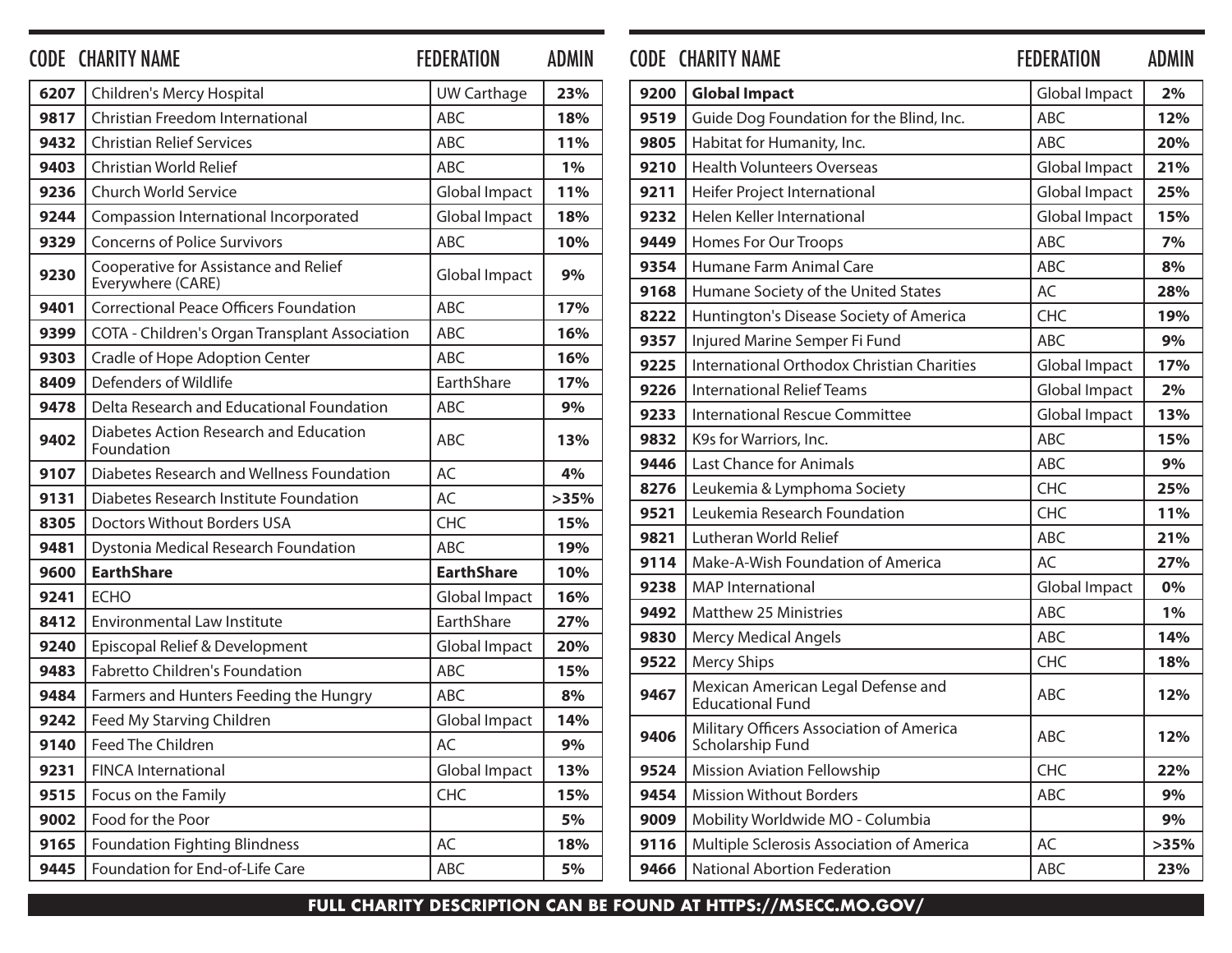|      | <b>CODE CHARITY NAME</b>                                  | <b>FEDERATION</b>    | <b>ADMIN</b> |      | <b>CODE CHARITY NAME</b>                                                      | <b>FEDERATION</b>    | <b>ADMIN</b> |
|------|-----------------------------------------------------------|----------------------|--------------|------|-------------------------------------------------------------------------------|----------------------|--------------|
| 9164 | <b>National Breast Cancer Coalition Fund</b>              | AC                   | 16%          | 9216 | Save the Children Federation                                                  | Global Impact        | 14%          |
| 9508 | National Children's Cancer Society                        | CHC                  | 14%          | 9245 | SEE International (Surgical Eye Expeditions)                                  | <b>Global Impact</b> | 10%          |
| 9342 | National Education for Assistance Dog Services            | ABC                  | 18%          | 9415 | Shriners Hospitals for Children                                               | ABC                  | 22%          |
|      | (NEADS)                                                   |                      |              | 8308 | Sickle Cell Disease Association of America                                    | <b>CHC</b>           | 28%          |
| 9163 | National Fallen Firefighters Foundation                   | AC                   | 11%          | 8438 | Sierra Club Foundation                                                        | EarthShare           | 11%          |
| 8257 | National Foundation for Cancer Research                   | <b>CHC</b>           | 31%          | 9122 | Southern Poverty Law Center                                                   | AC                   | 22%          |
| 9803 | National Foundation for Cancer Research                   | ABC                  | 31%          | 9827 | Special Forces Charitable Trust                                               | ABC                  | 16%          |
| 9377 | National Foundation for Ectodermal Dysplasias             | ABC                  | 9%           | 9459 | Spinal Cord Injury Network International                                      | ABC                  | 1%           |
| 8240 | National Multiple Sclerosis Society                       | CHC                  | 27%          | 8310 | Susan G. Komen Breast Cancer Foundation                                       | CHC                  | >35%         |
| 8306 | National Multiple Sclerosis Society, Gateway St.<br>Louis | <b>CHC</b>           | 27%          | 9159 | The Ovarian Cancer Research Fund                                              | AC                   | 25%          |
| 8307 | National Multiple Sclerosis Society, Mid-America          | CHC                  | 27%          | 8434 | The Peregrine Fund                                                            | EarthShare           | 15%          |
| 8427 | <b>National Parks Conservation Association</b>            | EarthShare           | 16%          | 9376 | The Seeing Eye                                                                | ABC                  | 18%          |
| 8288 | <b>National Psoriasis Foundation</b>                      | CHC                  | 22%          | 9802 | <b>Travis Manion Foundation</b>                                               | ABC                  | 5%           |
| 8430 | <b>Nature Conservancy</b>                                 | EarthShare           | 31%          | 9554 | Unbound                                                                       | <b>CHC</b>           | 7%           |
| 9527 | Nazarene Compassionate Ministries                         | CHC                  | 4%           | 9239 | UNICEF, The U.S. Fund for                                                     | <b>Global Impact</b> | 12%          |
| 9004 | <b>NRA Foundation</b>                                     |                      | 31%          | 9458 | United States Sportsmen's Alliance Foundation                                 | ABC                  | 19%          |
| 9008 | <b>Optimist International Foundation</b>                  |                      | 18%          | 9385 | Veterans of Foreign Wars Foundation                                           | <b>ABC</b>           | 10%          |
| 9410 | Outreach International                                    | ABC                  | 16%          | 9428 | <b>VHL Family Alliance</b>                                                    | ABC                  | 8%           |
| 8247 | <b>Pancreatic Cancer Action Network</b>                   | CHC                  | 23%          | 9532 | Voice of the Martyrs                                                          | <b>CHC</b>           | 16%          |
| 5543 | Parents as Teachers National Center                       | <b>UW St. Louis</b>  | 24%          | 9202 | <b>Water For People</b>                                                       | <b>Global Impact</b> | 19%          |
| 9825 | Paws With A Cause                                         | ABC                  | 23%          | 9509 | World Emergency Relief                                                        | <b>CHC</b>           | 2%           |
| 9166 | PetSmart Charities, Inc.                                  | AC                   | 4%           | 9229 | World Vision, Inc.                                                            | <b>Global Impact</b> | 14%          |
| 9375 | <b>PKD Foundation</b>                                     | ABC                  | 29%          | 9391 | Zachary and Elizabeth M. Fisher Center for<br>Alzheimer's Research Foundation | <b>ABC</b>           | 16%          |
| 9209 | Plan International USA                                    | <b>Global Impact</b> | 26%          | 8242 | ZERO - The End of Prostate Cancer                                             | CHC                  | 13%          |
| 9372 | Planned Parenthood Federation of America                  | ABC                  | 34%          |      |                                                                               |                      |              |
| 9141 | <b>Prevent Cancer Foundation</b>                          | AC                   | 27%          |      |                                                                               |                      |              |
| 9167 | Prevent Child Abuse America                               | AC                   | 15%          |      |                                                                               |                      |              |
| 9215 | Project HOPE                                              | <b>Global Impact</b> | 18%          |      |                                                                               |                      |              |
| 9160 | Rails-To-Trails Conservancy                               | AC                   | 26%          |      |                                                                               |                      |              |
| 8251 | Ronald McDonald House Charities of St. Louis              | <b>CHC</b>           | 32%          |      |                                                                               |                      |              |
| 9227 | Salvation Army World Service Office                       | Global Impact        | 5%           |      |                                                                               |                      |              |

| 9216 | Save the Children Federation                                                  | <b>Global Impact</b> | 14%  |
|------|-------------------------------------------------------------------------------|----------------------|------|
| 9245 | SEE International (Surgical Eye Expeditions)                                  | <b>Global Impact</b> | 10%  |
| 9415 | <b>Shriners Hospitals for Children</b>                                        | <b>ABC</b>           | 22%  |
| 8308 | Sickle Cell Disease Association of America                                    | <b>CHC</b>           | 28%  |
| 8438 | Sierra Club Foundation                                                        | EarthShare           | 11%  |
| 9122 | Southern Poverty Law Center                                                   | AC                   | 22%  |
| 9827 | Special Forces Charitable Trust                                               | <b>ABC</b>           | 16%  |
| 9459 | Spinal Cord Injury Network International                                      | <b>ABC</b>           | 1%   |
| 8310 | Susan G. Komen Breast Cancer Foundation                                       | <b>CHC</b>           | >35% |
| 9159 | The Ovarian Cancer Research Fund                                              | AC                   | 25%  |
| 8434 | The Peregrine Fund                                                            | EarthShare           | 15%  |
| 9376 | The Seeing Eye                                                                | <b>ABC</b>           | 18%  |
| 9802 | <b>Travis Manion Foundation</b>                                               | <b>ABC</b>           | 5%   |
| 9554 | Unbound                                                                       | <b>CHC</b>           | 7%   |
| 9239 | UNICEF, The U.S. Fund for                                                     | <b>Global Impact</b> | 12%  |
| 9458 | United States Sportsmen's Alliance Foundation                                 | <b>ABC</b>           | 19%  |
| 9385 | Veterans of Foreign Wars Foundation                                           | <b>ABC</b>           | 10%  |
| 9428 | <b>VHL Family Alliance</b>                                                    | <b>ABC</b>           | 8%   |
| 9532 | Voice of the Martyrs                                                          | <b>CHC</b>           | 16%  |
| 9202 | <b>Water For People</b>                                                       | <b>Global Impact</b> | 19%  |
| 9509 | World Emergency Relief                                                        | CHC                  | 2%   |
| 9229 | World Vision, Inc.                                                            | <b>Global Impact</b> | 14%  |
| 9391 | Zachary and Elizabeth M. Fisher Center for<br>Alzheimer's Research Foundation | <b>ABC</b>           | 16%  |
| 8242 | ZERO - The End of Prostate Cancer                                             | <b>CHC</b>           | 13%  |